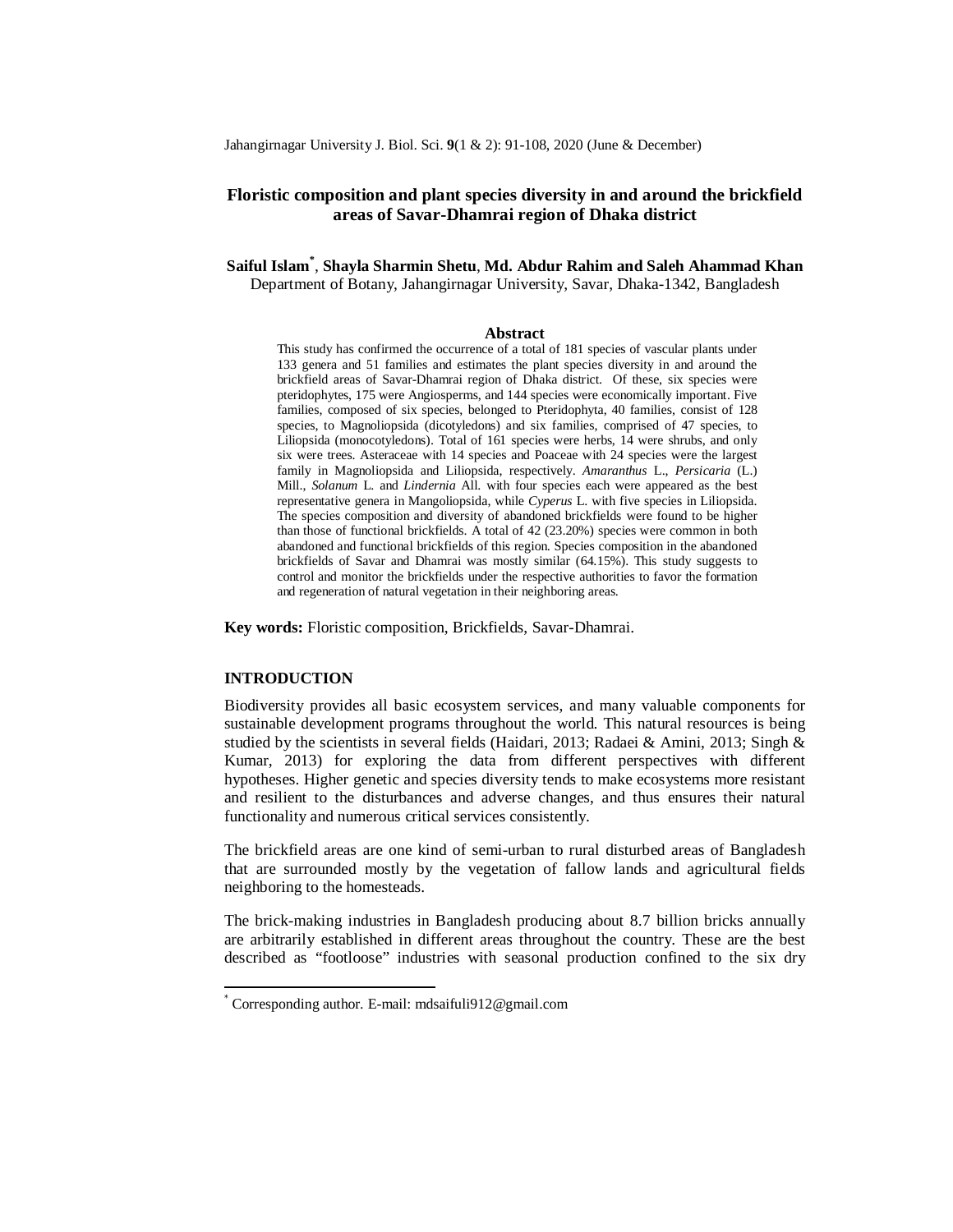months of the year, outdated technology, low labor productivity, non-existent capitalization, and informal management.

The effluents from the brickfields might affect the biodiversity and the air quality of their surrounding and neighboring areas. Because, the respiration and photosynthesis processes in the plants might be affected by the deposition of heat, soot, and smoke particles released from these brickfields on their leaves (Alam *et al*., 2006; Jensen & Peppard, 2004; Le & Oanh, 2010). Additionally, the soil pit excavation makes agricultural areas more vulnerable to the erosive floods which may prevent cultivated land to be enriched by sediment deposition (Alam *et al*., 2006), and as the consequences, the soil surface might be transformed irreversibly (Singh & Asgher, 2005). On the other hand, the use of substantial amounts of fuel wood in brick-making industries accelerates deforestation and leads to intensify the emission of Greenhouse Gases (GHGs), such as Carbon dioxide  $(CO<sub>2</sub>)$ , Carbon monoxide  $(CO)$ , Methane  $(CH<sub>4</sub>)$ , Nitrous oxide  $(N<sub>2</sub>O)$ , and Nitric oxide (NO; Nitrogen oxide) (Alam & Starr, 2008). Brick kilns are also associated with  $SO_2$ , volatile organic compounds, and heavy metals depending on the type of fuel burnt. The contribution of brick kiln emissions to the ambient air quality is estimated from the source apportionment studies (Begum *et al*., 2006, 2008, 2011) that estimated an average contribution of 30–40% originating from brick kilns to total ambient PM 2.5 pollution. Brick kiln emissions form a major source of pollution measured over the Dhaka Metropolitan Area (DMA). It has been estimated that at least 35 % of ambient PM10 and at least 15 % of the ambient PM 2.5 in DMA is associated with brick kiln emissions (Azkar *et al*., 2012). Though numerous brickfields are functional in different areas of Bangladesh, it is yet unknown whether the operation of the brickfields has any impact on the composition and diversity of the plant species growing in their surroundings or neighboring areas, and in what extent they affect this valuable natural resource.

The importance of studying local floristic diversity has been realized and carried out in Bangladesh by many researchers (Khan *et al*., 1994; Rahman & Hassan, 1995; Uddin & Rahman, 1999; Khan & Huq, 2001; Uddin & Hassan, 2010). Some of the floristic studies have been conducted on the plain land areas that harbor the brickfields too (Rahman & Hassan, 1995; Alam *et al*., 2006; Rahman *et al*., 2012; Rahman 2013; Rahman *et al*., 2013; Sarker *et al*., 2013; Khanam *et al*., 2020; Roy & Khan, 2020). However, there is a lack of data on the floristic composition in and around the brickfield areas in comparison to that of other plain land areas in Bangladesh. Therefore, this study was conducted to know the variation in floristic composition with regard to taxonomic enumeration and species diversity of vascular plants in and around the functional and abandoned brickfield areas of Savar-Dhamrai region.

## **MATERIALS AND METHODS**

The study area belongs to Savar and Dhamrai upazilas of Dhaka district. Savar upazila, with the elevation of 03-20 meter, is located in  $23^{\circ}44'45.1"$ -24 $^{\circ}01'56.5"$ N and 90°11'11.4"-90°21'18.8" and Dhamrai upazila, with the elevation of 04-15 meter, is situated in 23°49'42.5"-24°02'38.6"N and 90°00'18.1"-90°14'45.4"E (https://elevation.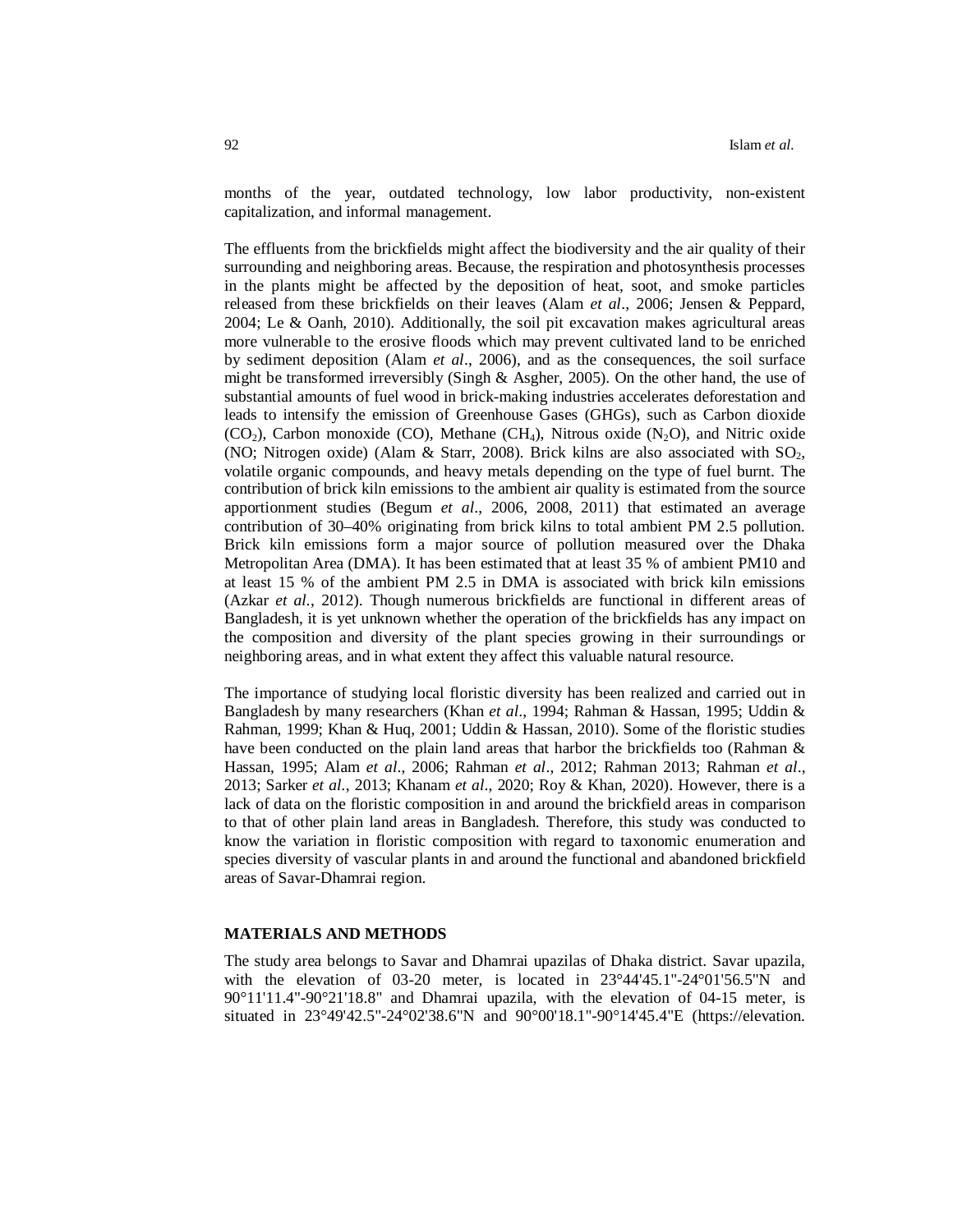maplogs.com; www.google.com/maps; http://dhaka.gov.bd). Though, the topography of Savar-Dhamrai region is plain to irregularly elevated and the height of land gradually increases from the east to the west and south to the north, the sampling sites of this study, composed of about 380 hectares of land, were confined to the mostly homogenous plain and fallow land areas of the region harboring different functional and abandoned brickfields (Fig. 1).



**Fig.1. Map of the study area**

The land of Savar- and Dhamrai region is composed of alluvium soil of the Pleistocene period (http://dhaka.gov.bd). The main rivers crossing this region are Dhaleshwari, Bangshi, Turag and Karnatali, and other rivers include Kolmai, Gazikhali, and Buriganga. These rivers are mostly polluted by industrial and sewerage wastes and residues of insecticides or herbicides etc. The soil of this region consists of heterogeneous assortment of silt, sand, clay, and gravel and often contains a good deal of organic matter due to which the land of the area is very fertile. The crest soils are represented by brownish grey, dark grey- and grey fine sandy loam soil. Consistency of dry soil is hard,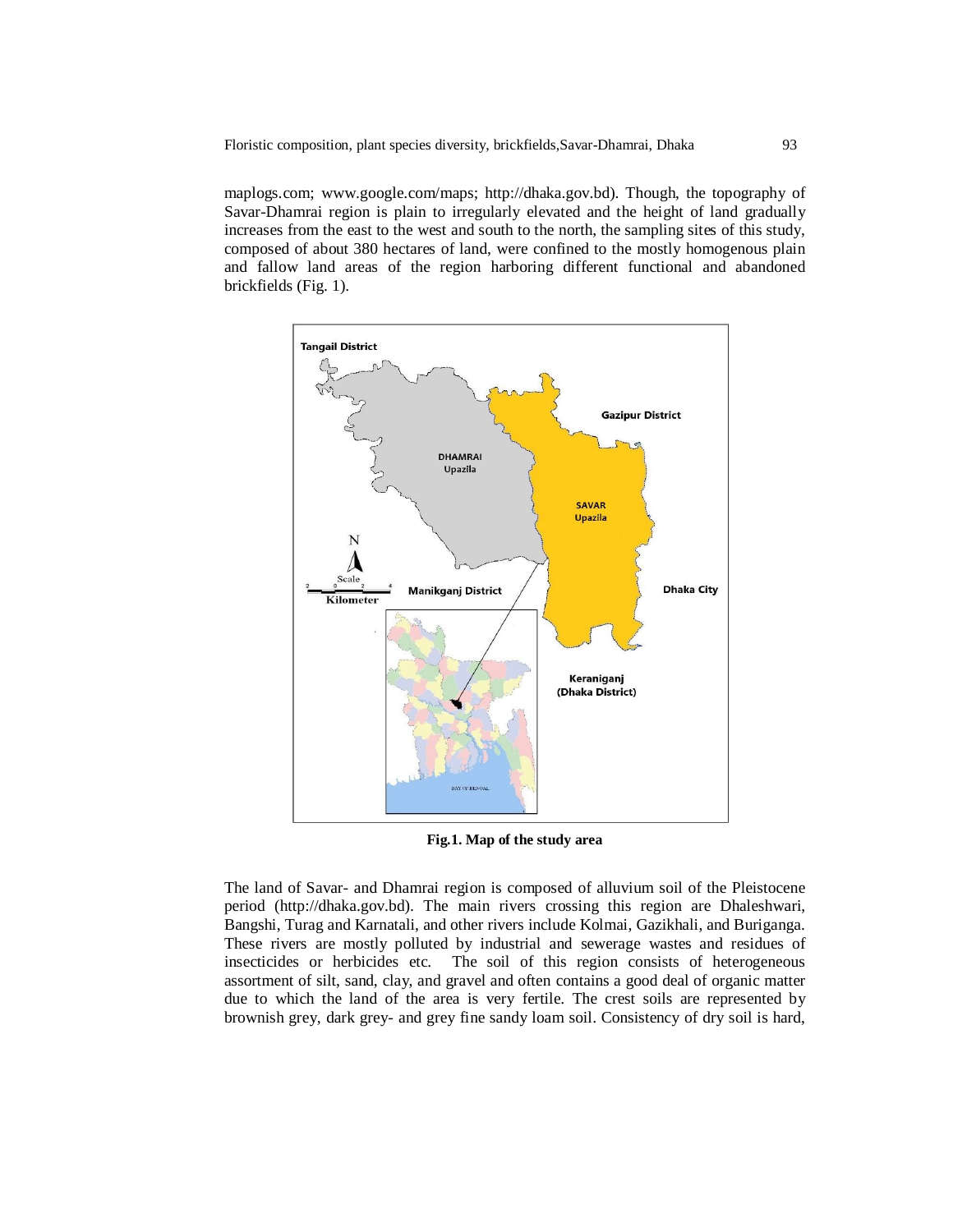moist soil is slightly firm to friable, while nature of wet soil is slightly sticky or plastic (Hossain *et al*., 2003). This region has a hot, wet and humid tropical climate, monthly humidity varies from 39% in January-February up to 92% in July-August, temperature ranges from 13°C in January-December to 39ºC in April-May and total rainfall from 0.6 mm in November-December to 350.80 mm in June-July (*www.worldweatheronline.com*).

**Specimens Collection and Preservation:** About five hundred fresh specimens representing different taxa were collected from various habitats through the field trips conducted throughout the study area covering different seasons. The specimens were collected only from the healthy twigs with bud, flowers and fruit. The collected specimens were dried and processed using standard herbarium techniques (Bridson & Forman, 1989; Singh & Subramaniam, 2008). The voucher specimen of each taxon was selected considering the best representation of the vegetative and reproductive characters. All relevant field information, *viz.* collection date, locality, habit, habitat, stem height, size, shape, color and odor of the flowers and/or fruits, phenology, distribution, and uses etc. were recorded in the notebook. The dried and mounted specimens are deposited in Jahangirnagar University Herbarium (JUH).

In order to assess the existing plant species diversity in different brickfield areas, quantitative field data were collected through quadrat sampling following the standard quadrat method (Braun-Blanquet, 1932; Raunkiaer, 1934; Cottam *et al*., 1953; Cottam & Curtis, 1956; Krebs, 1989). The standard size (1m²) of the quadrat was determined following the 'Species Area Curve' (Cain, 1938; Braun-Blanquet, 1964).

**Specimens Examination and Identification:** All plant specimens were preliminarily identified through consulting the experts and matching with relevant voucher specimens preserved at Jahangirnagar University Herbarium (JUH). Taxonomic identification of the specimens were confirmed through matching them with the relevant type images available in the websites of different international herbaria (K, P, G), voucher specimens housed in Bangladesh National Herbarium (DACB), and respective taxonomic descriptions and keys available in standard taxonomic literature (Hooker, 1872-1897; Prain, 1903; Nasir & Ali, 1980-2005; Wu *et al*., 1999-2013; Siddiqui *et al*., 2007; Smitinand & Larsen, 1975, 1989; Ahmed *et al*., 2008-2009; Watson *et al*., 2011; Flora of North America Editorial Committee, 1993-2014). Information on different taxa and their distribution in Bangladesh were verified following Khan (1972-1987), Khan & Halim (1987), Siddiqui *et al*. (2007) and Ahmed *et al*., (2008-2009).

**Nomenclatural Information Collection:** The updated nomenclatural information of all identified taxa was verified through consulting recent taxonomic publications (Nasir & Ali, 1980-2005; Wu *et al*., 1999-2013; Watson *et al*., 2011) and nomenclatural databases (IPNI, 2019; The Plant List, 2013; TROPICOS, 2020). The local name/s of plant species were based on Huq (1986), Pasha & Uddin (2013) and interviews with the local people. The angiosperm families are arranged following the classification system of Cronquist (1981), whereas the families of pteridophytes according to the classification system of Pichi (1977). All genera and species are arranged alphabetically.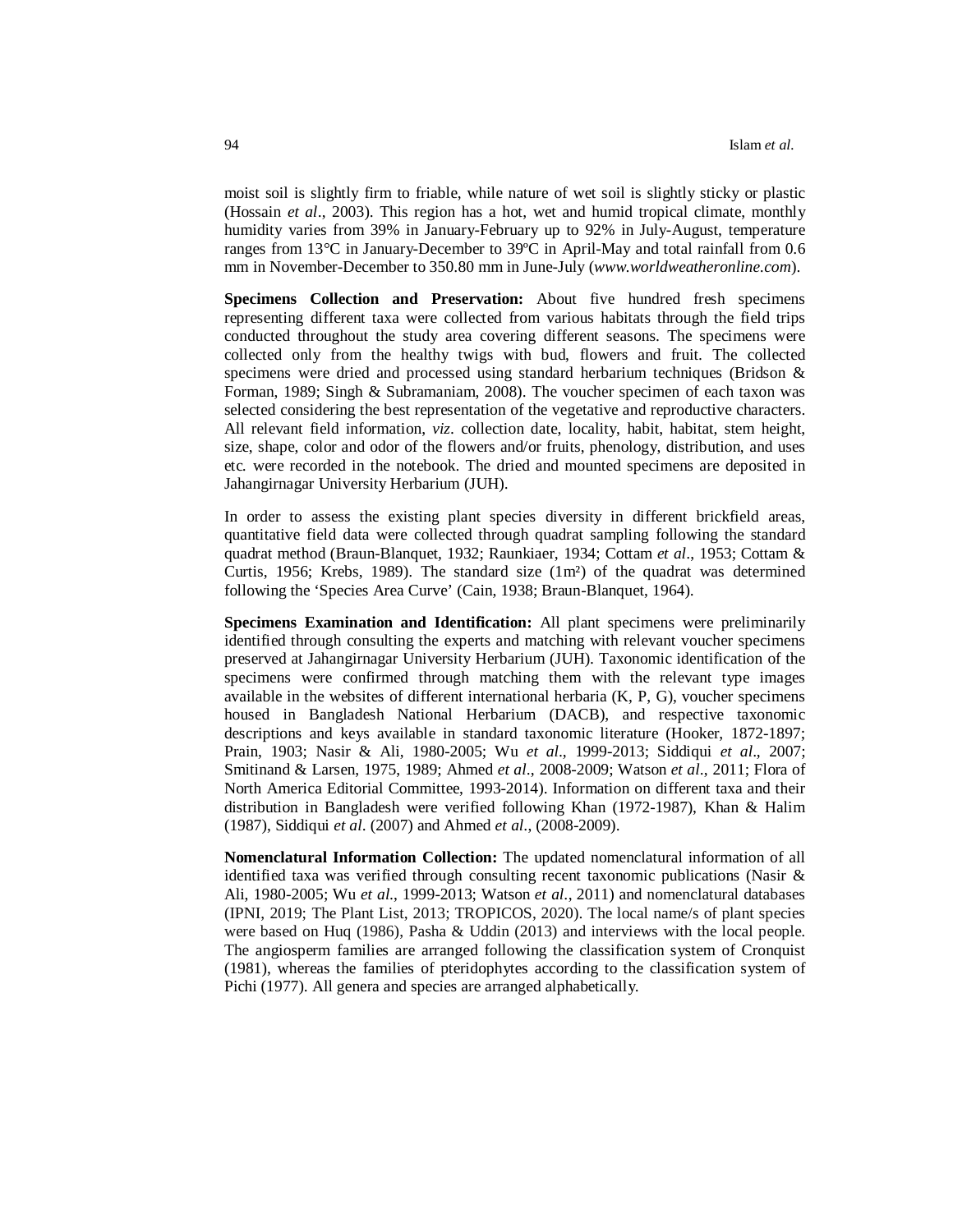**Data Analyses:** Species diversity was calculated using two diversity indices, *viz*. Shannon's index (Shannon, 1948) and Simpson's index (Simpson, 1949), using the following formulae:

Shannon's diversity index

$$
H'=-\sum p_i \ln (p_i)
$$

Where,  $H'$  = the Shannon diversity index

- $pi =$  the total number of individuals of a particular species/ the total number of individuals of all species
- $ln = Log base n$
- $\Sigma$  = sum from species 1 to species S (numbers of species encountered).

Simpson's diversity index  $D = 1 - \Sigma n (n-1)/N (N-1)$ 

- Where,  $D =$  the Simpson diversity index; value ranges between 0 and 1, 0 being no diversity and 1 represents infinite diversity
	- $N =$  the total number of individuals of all species
	- $n =$  the total number of individuals of a particular species
	- $\Sigma$  = sum from species 1 to species S (numbers of species encountered).

The similarity between the plant species composition of abandoned and functional brickfield areas was estimated by Jaccard coefficient index using the following formula (Jaccard, 1912; Glen, 2016):

Jaccard Index = The number of species shared by both sites  $\times 100$ <br>Total number of species present in both sites

# **RESULTS AND DISCUSSION**

**Floristic composition:** A total of 181 species, belonging to 133 genera and 51 families, were found in and around the brickfields of Savar-Dhamrai region of Dhaka district. A total 148 species (81.77%) were recorded from Savar area and 161 species (88.95%) from Dhamrai area, whereas total 128 species (70.72%) were commonly shared by these two areas. In the brickfields of Savar-Dhamrai region, the pteridophytes were represented by six species belonging to six genera and five families, the dicotyledons were composed of 128 species belonging to 96 genera and 40 families and the monocotyledons were consisted of 47 species belonging to 31 genera and six families. Among these, the herbs comprised 161 species (88.95%) that were followed by shurbs of 14 species (7.73%) and trees of six species (3.32%) (Table 1).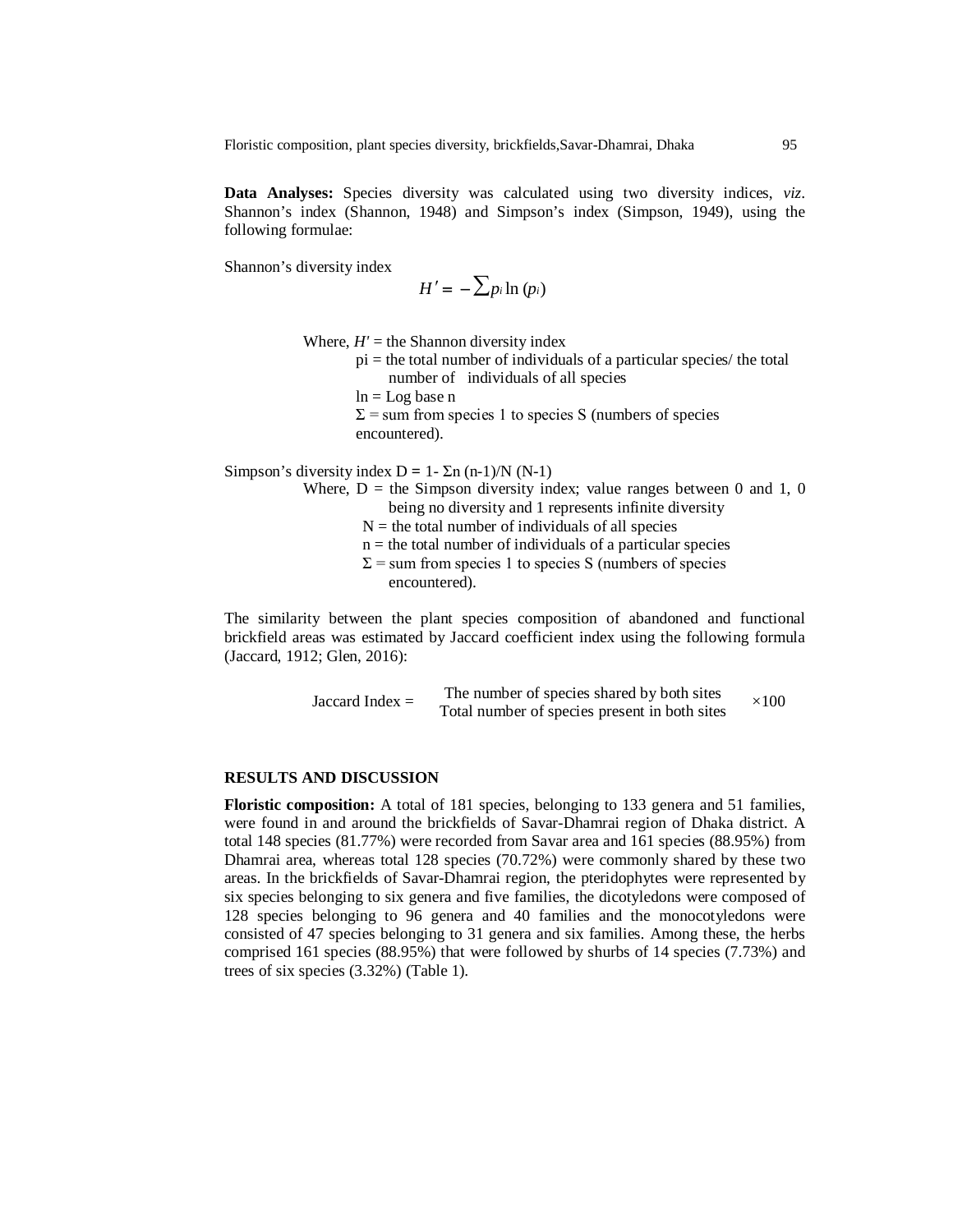During this study, a total of 125 species (84.46%) were recorded from the abandoned and 75 species (50.67%) from the functional brickfields of Savar area, while 52 species (35.13%) were commonly shared by these two types of brickfields. In Dhamrai area, a total of 136 (84.47%) species were appeared in the abandoned brickfields and only 80 species (49.69%) in the functional brickfields, whereas 55 (34.16%) species were common in abandoned and functional brickfields of this area. A total of 42 species were common in and around the abandoned- and functional brickfield areas of Savar-Dhamrai region. 11 species exclusively occurred in the abandoned brickfields of Savar and 19 in those of Dhamrai, whereas six species in the functional brickfields of both Savar and Dhamrai areas.

These data indicate that the number of vascular plant species in and around the abandoned brickfields of Savar-Dhamrai region was much higher than that in and around the functional brickfields of this region and the brickfields of Dhamrai area harbored somewhat higher number of vascular plant species in respect to the brickfields of Savar area.

|                                     |  |  |  |  |  |  |  |  |  | Table 1. List of Vascular Plants of brickfield areas of Savar-Dhamrai region of |  |
|-------------------------------------|--|--|--|--|--|--|--|--|--|---------------------------------------------------------------------------------|--|
| <b>Dhaka district of Bangladesh</b> |  |  |  |  |  |  |  |  |  |                                                                                 |  |

| <b>Scientific name</b>               | <b>Bangla</b> name | Habit    | Occurrence    | <b>Uses</b> | <b>Brickfield</b> |
|--------------------------------------|--------------------|----------|---------------|-------------|-------------------|
| <b>MAGNOLIOPSIDA</b> Brongn.         |                    |          |               |             |                   |
| <b>PIPERACEAE</b> Giseke             |                    |          |               |             |                   |
| Peperomia pellucida (L.) Kunth       | Pithapata          | Herb, e  | $\Omega$      | M           | All               |
| <b>MENISPERMACEAE Juss.</b>          |                    |          |               |             |                   |
| Stephania japonica (Thunb.) Miers    | Akandi manik       | Herb, cl | $\mathsf{C}$  | М           | AbD, FuD, AbS     |
| <b>ULMACEAE</b> Mirb.                |                    |          |               |             |                   |
| Trema orientalis (L.) Blume          | Jiban, Banjiga     | Tree, m  | $\Omega$      | Fw, Fd      | FuD, AbS          |
| <b>MORACEAE</b> Gaudich.             |                    |          |               |             |                   |
| Ficus heterophylla L.f.              | Bhui dumur         | Shrub    | $\mathcal{C}$ | W           | AbD               |
| F. hispida L.f.                      | Kak dumur          | Shrub    | $\mathbb{R}$  | M           | All               |
| Streblus asper Lour.                 | Sheora             | Tree, s  | $\mathsf{C}$  | M           | AbD, AbS, FuS     |
| <b>URTICACEAE Juss.</b>              |                    |          |               |             |                   |
| Pilea microphylla (L.) Liebm.        | Latamaricha        | Herb, pr | C             | M           | All               |
| Pouzolzia zeylanica (L.) Benn.       | Kullaruki          | Herb, pr | $\mathcal{C}$ | M           | AbD, FuD          |
| <b>AMARANTHACEAE Juss.</b>           |                    |          |               |             |                   |
| Achyranthes aspera L.                | Apang              | Herb, e  | R             | M           | AbD, AbS          |
| Alternanthera paronychioides A. St.- | Jhuli khata        | Herb, pr | R             | M           | FuD, FuS          |
| Hil.                                 |                    |          |               |             |                   |
| A. philoxeroides (Mart.) Griseb.     | Henchi             | Herb, aq | $\mathsf{C}$  | V           | All               |
| A. sessilis (L.) R.Br. ex DC.        | Malancha           | Herb, aq | $\mathsf{C}$  | V           | AbD, FuD, AbS     |
| Amaranthus blitum L.                 | Goburanotey        | Herb, pr | $\mathsf{C}$  |             | FuD               |
| A. spinosus L.                       | Kantanotey         | Herb, e  | $\mathsf{C}$  | V, M        | All               |
| A. tricolor L.                       | Lalshak            | Herb, e  | $\Omega$      | V           | AbD, AbS          |
| A. viridis L.                        | Notey shak         | Herb, e  | $\mathsf{C}$  | V           | AbD               |
| Cyathula prostrata (L.) Blume        | Shyontula          | Herb, pr | $\mathsf{C}$  | М           | AbS               |
| <b>PORTULACACEAE Juss.</b>           |                    |          |               |             |                   |
| Portulaca oleracea L.                | Boronunia          | Herb, pr | $\mathbb{R}$  | M           | All               |
| <b>BASELLACEAE Raf.</b>              |                    |          |               |             |                   |
| Basella alba L.                      | Pui shak           | Herb, cr | $\mathsf{C}$  | V           | AbD, AbS          |
| <b>MOLLUGINACEAE Bartl.</b>          |                    |          |               |             |                   |
| Glinus oppositifolius (L.) Aug. DC.  | Gima Shak          | Herb, pr | O             | М           | All               |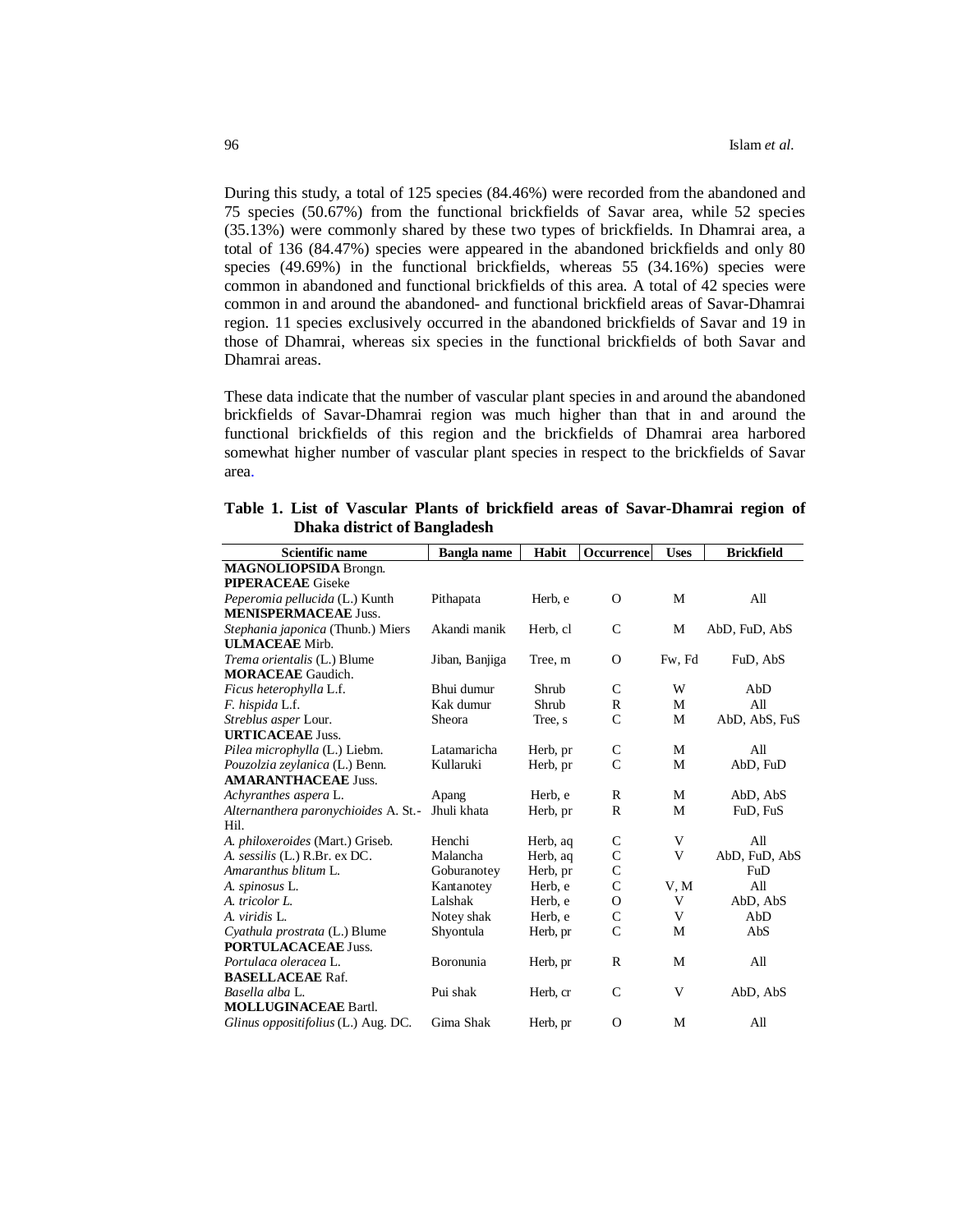| Scientific name                        | <b>Bangla</b> name    | Habit    | <b>Occurrence</b> | <b>Uses</b>                                                                                                                                  | <b>Brickfield</b> |
|----------------------------------------|-----------------------|----------|-------------------|----------------------------------------------------------------------------------------------------------------------------------------------|-------------------|
| Mollugo pentaphylla L.                 | Khetpapra             | Herb, pr | $\Omega$          | M, V                                                                                                                                         | AbD, FuS          |
| <b>CARYOPHYLLACEAE Juss.</b>           |                       |          |                   |                                                                                                                                              |                   |
| <i>Polycarpon prostratum</i> (Forssk.) | Ghima                 | Herb, pr | O                 | М                                                                                                                                            | FuD, FuS          |
| Asch. & Schweinf.                      |                       |          |                   |                                                                                                                                              |                   |
| <b>POLYGONACEAE Juss.</b>              |                       |          |                   |                                                                                                                                              |                   |
| Persicaria hydropiper (L.) Delarbre    | <b>Biskatali</b>      | Herb,e   | 0                 | М                                                                                                                                            | All               |
| P. lapathefolia (L.) Delarbre          | Pani-bishkatali       | Herb, e  | C                 | М                                                                                                                                            | AbD, AbS          |
| P. minor (Huds.) Opiz                  | Chhoto-               | Herb, e  | 0                 | $\overline{\phantom{a}}$                                                                                                                     | AbD, FuD          |
|                                        | bishkatali            |          |                   |                                                                                                                                              |                   |
| P.orientalis (L.) Spach                | Bara panimarich       | Herb, e  | C                 | $\overline{\phantom{a}}$                                                                                                                     | AbD, AbS          |
| Polygonum effusum Meisn.               | Raniphul              | Herb, e  | O                 | М                                                                                                                                            | AbD, AbS          |
| P. plebeium R.Br.                      | Khudi-                | Herb. e  | O                 | O                                                                                                                                            | AbD, FuD          |
|                                        | bishkatali            |          |                   |                                                                                                                                              |                   |
| P. praetermissum Hook. f.              | Fota bishkatali       | Herb, e  | О                 | $\overline{\phantom{a}}$                                                                                                                     | AbD, AbS          |
| Rumex dentatus L.                      | Bon-palang            | Herb, e  | C                 | М                                                                                                                                            | AbD, AbS          |
| R. maritimus L.                        | Dati-palang           | Herb, e  | C                 | М                                                                                                                                            | AbD, AbS          |
| <b>TILIACEAE Juss.</b>                 |                       |          |                   |                                                                                                                                              |                   |
| Triumfetta rhomboidea Jacq.            | <b>Bon Okra</b>       | Herb, e  | $\mathsf{C}$      | М                                                                                                                                            | All               |
| STERCULIACEAEVent.                     |                       |          |                   |                                                                                                                                              |                   |
| Melochia corchorifolia L.              | Tiki-okra             | Herb, e  | О                 | М                                                                                                                                            | AbD, FuD          |
| <b>MALVACEAE Juss.</b>                 |                       |          |                   |                                                                                                                                              |                   |
| Corchorus aestuans L.                  | Janglipat             | Herb, e  | 0                 | V                                                                                                                                            | AbD, AbS          |
| Urena lobata L.                        | Banghagra             | Shrub    | C                 | М                                                                                                                                            | All               |
| Sida rhombifolia L.                    | Lal berela            | Herb, e  | C                 | $\overline{\phantom{a}}$                                                                                                                     | All               |
| <b>CUCURBITACEAE Juss.</b>             |                       |          |                   |                                                                                                                                              |                   |
| Coccinia grandis (L.) Voigt            | Telakucha             | Herb, cl | $\mathsf{C}$      | М                                                                                                                                            | AbD, AbS          |
| Cucumis sativus L.                     | Khira                 | Herb, cr | R                 | V                                                                                                                                            | AbD               |
| Luffa cylindrica (L.) M.Roem.          | Dhundal               | Herb, cl | $\mathsf{C}$      | V                                                                                                                                            | AbD, AbS          |
| Mukia maderaspatana (L.) M.Roem.       | Bilari                | Herb, cl | C                 | $\overline{\phantom{a}}$                                                                                                                     | AbD, AbS          |
| Trichosanthes tricuspidata Lour.       | Makal                 | Herb, cl | O                 | М                                                                                                                                            | AbD               |
| <b>BRASSICACEAE Burnett</b>            |                       |          |                   |                                                                                                                                              |                   |
| Rorippa indica (L.) Hiern              | Bansarisha            | Herb, e  | O                 | V                                                                                                                                            | All               |
| <b>CLEOMACEAE</b> Bercht. & J. Presl   |                       |          |                   |                                                                                                                                              |                   |
| Cleome rutidosperma DC.                | Begunehurhurey        | Herb, e  | $\mathcal{C}$     | W                                                                                                                                            | AbD, AbS          |
| C. viscosa L.                          | Atha hurhuria         | Herb, e  | R                 | W                                                                                                                                            | AbD               |
| MIMOSACEAE R.Br.                       |                       |          |                   |                                                                                                                                              |                   |
| Acacia auriculiformis Benth.           | Akashmoni             | Tree, 1  | С                 | T                                                                                                                                            | All               |
| Mimosa pudica L.                       | Lajjaboti             | Shrub    | O                 | М                                                                                                                                            | All               |
| <b>CAESALPINIACEAE R.Br.</b>           |                       |          |                   |                                                                                                                                              |                   |
| Senna occidentalis (L.) Link           | <b>Barakalkesunda</b> | Shrub    | C                 | М                                                                                                                                            | AbD, AbS          |
| S. sophera (L.) Roxb.                  | Kalkeshunda           | Herb, e  | O                 | М                                                                                                                                            | AbD, FuD          |
| S. tora (L.) Roxb.                     | Terasena              | Herb, e  | C                 | М                                                                                                                                            | All               |
| FABACEAE Lindl.                        |                       |          |                   |                                                                                                                                              |                   |
| Aeschynomene indica L.                 | <b>Bhatshola</b>      | Herb, e  | O                 | Gm                                                                                                                                           | AbD, AbS          |
| Cajanus cajan (L.) Millsp.             | Arhar                 | Shrub    | О                 | Pu, Gm                                                                                                                                       | AbD               |
| Desmodium triflorum (L.) DC.           | Kulalia               | Herb, pr | C                 | М                                                                                                                                            | All               |
| Sesbania cannabina (Retz.) Pers.       | Dhonchi               | Herb, e  | R                 | Gm                                                                                                                                           | AbD               |
| Tephrosia candida (Roxb.) DC.          | Bilakshani            | Herb, e  | R                 | M, Gm                                                                                                                                        | AbS               |
| Vicia hirsuta (L.) Gray                | Masurechana           | Herb, cl | О                 | $\operatorname*{Fd}% \nolimits_{\mathbb{Z}}\left( \mathcal{M}_{\alpha}^{\ast}\right) ^{1/2}\left( \mathcal{M}_{\alpha}^{\ast}\right) ^{1/2}$ | AbD, AbS          |
| Vigna mungo (L.) Hepper                | Maskalay              | Herb, e  | O                 | Pu, Fd                                                                                                                                       | AbD               |
| LYTHRACEAE J. St.-Hil.                 |                       |          |                   |                                                                                                                                              |                   |
| Rotala rotundifolia (Buch.-Ham. ex     | Dim ghurni            | Herb, cr | $\mathsf{C}$      |                                                                                                                                              | AbD, AbS          |
| Roxb.) Koehne                          |                       |          |                   |                                                                                                                                              |                   |
| <b>ONAGRACEAE Juss.</b>                |                       |          |                   |                                                                                                                                              |                   |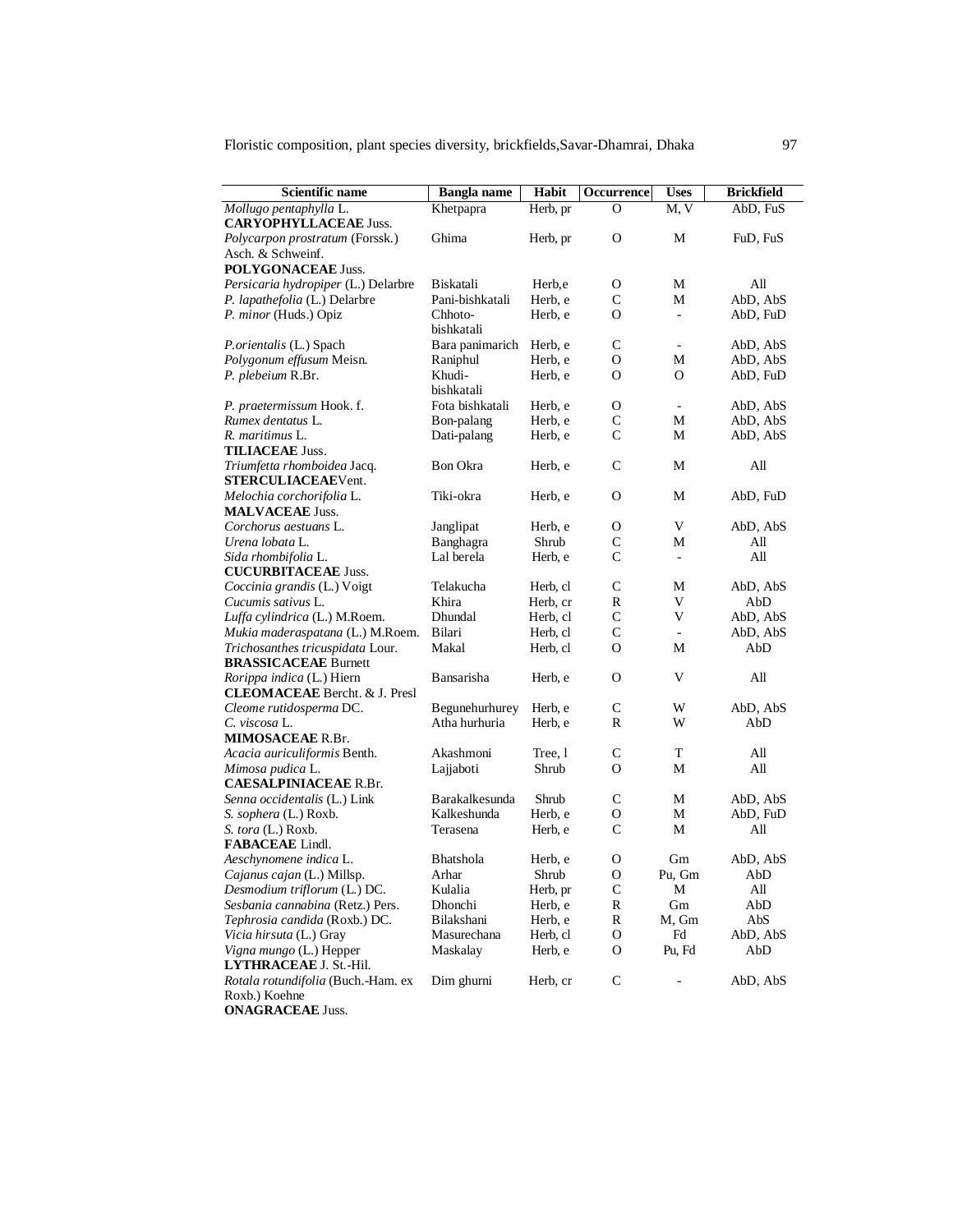| <b>Scientific name</b>                                         | <b>Bangla</b> name | Habit    | Occurrence    | <b>Uses</b>              | <b>Brickfield</b> |
|----------------------------------------------------------------|--------------------|----------|---------------|--------------------------|-------------------|
| Ludwigia adscendens (L.) H. Hara                               | Keshordam          | Herb, cr | O             | W                        | AbD, AbS          |
| L. hyssopifolia (G. Don) Exell                                 | Panipalong         | Herb, e  | О             | W                        | AbD, FuS          |
| L. perennis L.                                                 | Amorkura           | Herb, e  | $\mathsf{C}$  | W                        | AbD, AbS          |
| <b>MAZACEAE</b> Reveal                                         |                    |          |               |                          |                   |
| Mazus pumilus (Burm. f.) Steenis<br><b>EUPHORBIACEAE Juss.</b> | Tutra              | Herb, pr | C             | $\blacksquare$           | AbD, FuD, AbS     |
| Croton bonplandianus Baill.                                    | <b>Banmarich</b>   | Herb, e  | C             | М                        | All               |
| Euphorbia hirta L.                                             | Bara dudhia        | Herb, pr | $\mathsf{C}$  | М                        | All               |
| E. thymifolia L.                                               | Dudhia             | Herb, pr | С             |                          | FuD               |
| Phyllanthus niruri L.                                          | Vuiamla            | Herb, e  | $\mathsf{C}$  | М                        | All               |
| P. reticulatus Poir.                                           | Chitki             | Shrub    | O             | М                        | FuS               |
| P. urinaria L.                                                 | Hazarmani          | Herb, e  | O             | М                        | FuD, FuS          |
| Ricinus communis L.                                            | Bherenda           | Shrub    | O             | M, Ol                    | AbD, AbS          |
| <b>RHAMNACEAE Juss.</b>                                        |                    |          |               |                          |                   |
| Ziziphus mauritiana Lam.                                       | Bol boroi          | Tree, s  | О             | М                        | AbD, FuD          |
| <b>OXALIDACEAE R. Br.</b>                                      |                    |          |               |                          |                   |
| Oxalis corniculata L.                                          | Amrul              | Herb, cr | C             | V,M                      | AbD, AbS          |
| <b>APIACEAE</b> Lindl.                                         |                    |          |               |                          |                   |
| Centella asiatica (L.) Urb.                                    | Thankuni           | Herb, cr | О             | М                        | AbD, AbS          |
| Oenanthe benghalensis Benth. &                                 | Bon-dhonia         | Herb, e  | $\mathsf{C}$  | ÷                        | AbD               |
| Hook. f.                                                       |                    |          |               |                          |                   |
| <b>MELIACEAE Juss.</b>                                         |                    |          |               |                          |                   |
| Toona ciliata M. Roem.                                         | Toon               | Tree, 1  | O             | T                        | AbD               |
| <b>SOLANACEAE Juss.</b>                                        |                    |          |               |                          |                   |
| Datura stramonium L.                                           | Sada dhutra        | Shrub    | R             | М                        | AbD               |
| Physalis angulata L.                                           | Futka              | Herb, e  | $\mathsf{C}$  | $\sim$                   | All               |
| Solanum americanum Mill.                                       | Tit-begun          | Herb, e  | $\mathsf{C}$  | М                        | FuD, FuS          |
| S. melongena L.                                                | Begun              | Herb, e  | O             | V                        | FuD, FuS          |
| S. surattense Burm. f.                                         |                    | Herb, e  | R             | ÷,                       | AbS               |
| S. torvum Sw.                                                  | Gota begun         | Herb, e  | $\mathsf{C}$  | $\overline{\phantom{a}}$ | FuD, FuS          |
| Nicotiana plumbaginifolia Viv.                                 | Ban tamak          | Herb, e  | O             | ä,                       | AbD, AbS          |
| <b>CONVOLVULACEAE Juss.</b>                                    |                    |          |               |                          |                   |
| Evolvulus nummularius (L.) L.                                  | Bhui okra          | Herb, cr | C             |                          | All               |
| Ipomoea aquatica Forssk.                                       | Kalmishak          | Herb, pr | $\mathsf{C}$  | V                        | AbD, AbS          |
| I. carnea Jacq.                                                | Dhol Kolmi         | Shrub    | O             | $\overline{\phantom{a}}$ | AbD, AbS          |
| <b>MENYANTHACEAE Dumort.</b>                                   |                    |          |               |                          |                   |
| Nymphoides hydrophylla (Lour.)                                 | Chand mala         | Herb, aq | C             | W                        | AbD, AbS          |
| Kuntze                                                         |                    |          |               |                          |                   |
| N. indica (L.) Kuntze                                          | Panchuli mala      | Herb, aq | C             | W                        | AbD, AbS          |
| <b>BORAGINACEAE Juss.</b>                                      |                    |          |               |                          |                   |
| Heliotropium indicum L.                                        | Hatisur            | Herb, e  | C             | М                        | AbD, FuD, AbS     |
| <b>VERBENACEAE J. St.-Hil.</b>                                 |                    |          |               |                          |                   |
| Phyla nodiflora (L.) Greene                                    | Vuiokra            | Herb, cr | C             | М                        | AbS, FuS          |
| Lantana camara L.                                              | Kutuskanta         | Shrub    | $\mathbb{R}$  | М                        | AbD, AbS          |
| Lippia alba (Mill.) N.E.Br. ex Britton Pichas-lakri            |                    | Shrub    | $\mathsf{C}$  |                          | FuD, FuS          |
| & P.Wilson                                                     |                    |          |               |                          |                   |
| <b>LAMIACEAE</b> Martinov                                      |                    |          |               |                          |                   |
| Clerodendrum infortunatum L.                                   | <b>Bhat</b>        | Shrub    | $\mathbf C$   | M                        | AbD, AbS          |
| Hyptis capitata Jacq.                                          | Tata tokma         | Herb, e  | $\mathsf{C}$  | W                        | FuD, FuS          |
| H. suaveolens (L.) Poit.                                       | Tokma              | Herb, e  | $\mathbf C$   | M                        | AbD, AbS          |
| Leucas zeylanica (L.) W.T. Aiton                               | Dondokalosh        | Herb, e  | $\mathcal{O}$ | M                        | All               |
| Leonurus sibiricus L.                                          | Rokto-dron         | Herb, e  | $\mathbb R$   | W                        | FuD               |
| Ocimum americanum L.                                           | <b>Bantulsi</b>    | Herb, e  | $\mathcal{O}$ | M                        | AbD, AbS, FuS     |
| Pogostemon auricularius (L.) Hassk.                            | Aripachuli         | Herb, e  | O             | M                        | AbS               |
|                                                                |                    |          |               |                          |                   |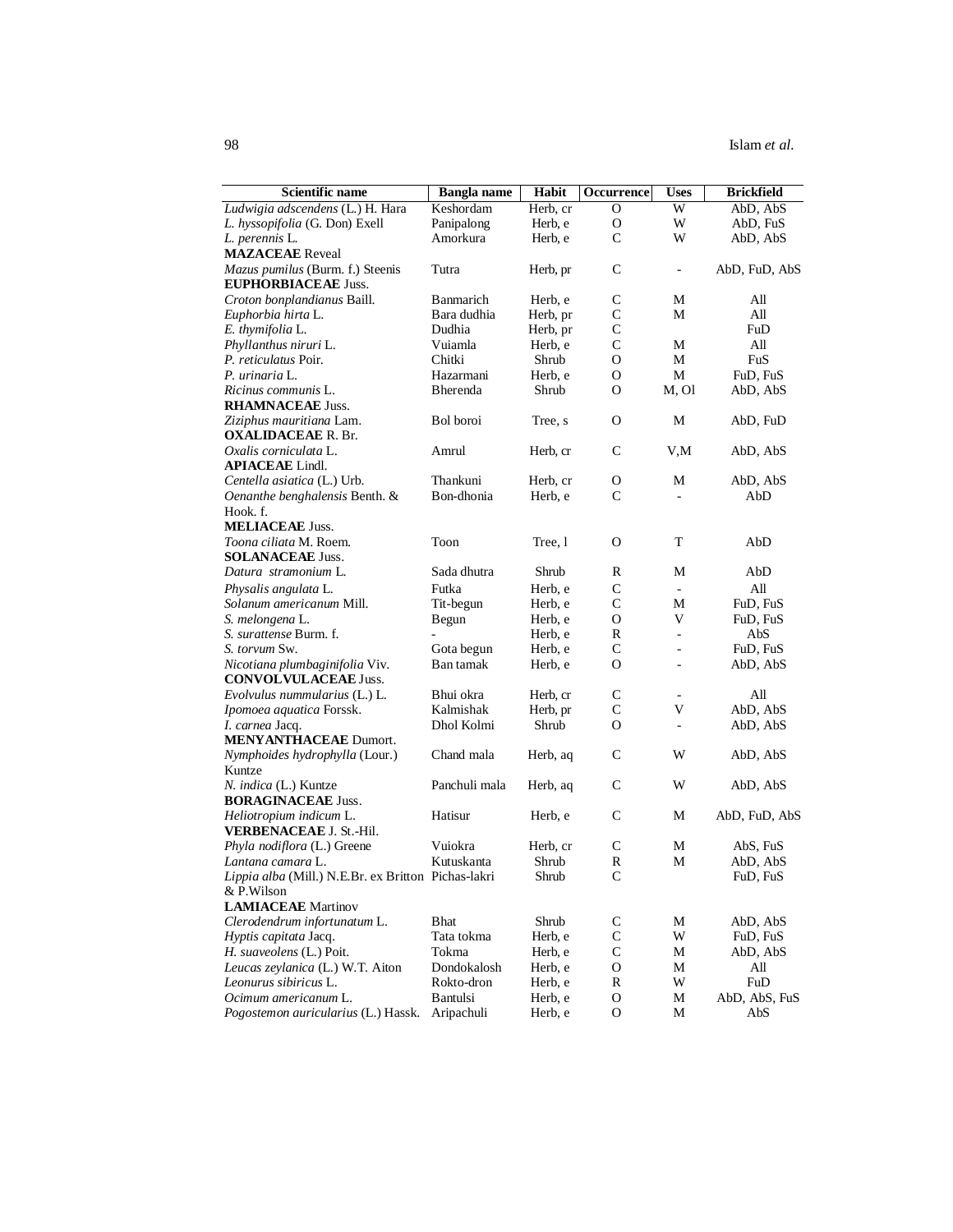| <b>Scientific name</b>                                      | <b>Bangla</b> name | Habit               | Occurrence        | <b>Uses</b>              | <b>Brickfield</b>    |
|-------------------------------------------------------------|--------------------|---------------------|-------------------|--------------------------|----------------------|
| PLANTAGINACEAE Juss.                                        |                    |                     |                   |                          |                      |
| Limnophila heterophylla (Roxb.)                             | Patakutra          | Herb, e             | $\Omega$          | W                        | FuD                  |
| Benth.                                                      |                    |                     |                   |                          |                      |
| Mecardonia procumbens (Mill.)                               | Micardan           | Herb, cr            | C                 | W                        | FuD, AbS             |
| Small                                                       |                    |                     |                   |                          |                      |
| Scoparia dulcis L.                                          | Bondhone           | Herb, e             | O                 | М                        | All                  |
| LINDERNIACEAE Borsch, Kai Müll. & Eb. Fisch.                |                    |                     |                   |                          |                      |
| Lindernia antipoda (L.) Alston                              | Zai ghas           | Herb, pr            | С                 | W                        | AbD, AbS             |
| L. ciliata (Colsm.) Pennell                                 | Bhui papri         | Herb, pr            | С                 | $\overline{\phantom{a}}$ | AbD, AbS, FuS        |
| L. crustacea (L.) F.Muell.                                  | Chapra ghas        | Herb, pr            | С                 | $\sim$                   | All                  |
| L. rotundifolia (L.) Alston                                 | Tan chapra         | Herb, e             | $\mathsf{C}$      | $\overline{\phantom{a}}$ | AbD, AbS             |
| <b>ACANTHACEAE Juss.</b>                                    |                    |                     |                   |                          |                      |
| Hemigraphis hirta (Vahl) T.                                 | Buripana           | Herb, pr            | R                 | М                        | All                  |
| Anderson                                                    |                    |                     |                   |                          |                      |
| Hygrophila erecta (Burm.f.) Hochr                           | Filareck           | Herb, e             | О                 | W                        | FuD, AbS             |
| H. polysperma (Roxb.) T. Anderson                           | Alai kalai         | Herb, pr            | O                 | W                        | AbD, AbS             |
| Nelsonia canescens (Lam.) Spreng.                           | Paramul            | Herb, e             | С                 | $\sim$                   | FuS                  |
| Rungia pectinata (L.) Nees                                  | Pindi              | Herb, pr            | O                 | М                        | All                  |
| PEDALIACEAER. Br.                                           |                    |                     |                   |                          |                      |
| Sesamum indicum L.                                          | Til                | Herb, e             | О                 | М                        | AbD, AbS             |
| <b>RUBIACEAE Juss.</b>                                      |                    |                     |                   |                          |                      |
| Catunaregam spinosa (Thunb.)                                | Mankanta           | Shrub               | C                 | М                        | AbS, FuS             |
| Tirveng.                                                    |                    |                     |                   |                          |                      |
| Dentella repens (L.) J.R.Forst. &                           | <b>Bhuipat</b>     | Herb, pr            | C                 | ÷,                       | FuS                  |
| G.Forst.                                                    |                    |                     |                   |                          |                      |
| Oldenlandia corymbosa L.                                    | Khet papra         | Herb, pr            | С                 | $\sim$                   | AbD, FuD             |
| O. diffusa (Willd.) Roxb.                                   | Fussa papra        | Herb, pr            | С                 |                          | AbD                  |
| Richardia scabra L.                                         | Nakli ipecac       | Herb, e             | R                 | $\sim$                   | FuD                  |
| <b>ASTERACEAE</b> Bercht. & J. Presl                        |                    |                     |                   |                          |                      |
| Ageratum conyzoides (L.) L.                                 | Fulkuri            | Herb, e             | С                 | М                        | All                  |
| Bidens pilosa L.                                            | <b>Bidenlosa</b>   | Herb, e             | R                 | W                        | AbD                  |
| Blumea lacera (Burm.f.) DC.                                 | <b>Barokukshim</b> | Herb, e             | О                 | М                        | AbD, AbS             |
| Cyanthillium cinereum (L.) H.Rob.                           | Shialmutra         | Herb, e             | О<br>$\mathsf{C}$ | М                        | All                  |
| Eclipta prostrata (L.) L.                                   | Kalokeshi          | Herb, pr            | $\mathsf{C}$      | М<br>V                   | All                  |
| Enydra fluctuans DC.                                        | Helencha<br>Namuti | Herb, pr<br>Herb, e | О                 | М                        | FuD, AbS             |
| Grangea maderaspatana (L.) Poir.<br>Mikania micrantha Kunth | Assamlata          | Herb, cl            | $\mathsf{C}$      | М                        | AbD, FuS<br>AbD, AbS |
| Sonchus arvensis L.                                         | Chashar            | Herb, e             | R                 | W                        | AbD                  |
| Spilanthes acmella (L.) L.                                  | Mahatitinga        | Herb, pr            | $\mathsf{C}$      | O, M                     | AbD, AbS, FuS        |
| Synedrella nodiflora (L.) Gaertn.                           | Nakphul            | Herb, e             | $\mathsf{C}$      | $\overline{\phantom{a}}$ | All                  |
| Tridax procumbens (L.) L.                                   | Tridhara           | Herb, e             | $\mathsf{C}$      | М                        | AbD, FuS             |
| Xanthium strumarium L.                                      | Ghagra             | Herb, e             | $\mathsf{C}$      | $\overline{\phantom{a}}$ | AbD, AbS             |
| Youngia japonica (L.) DC.                                   | Youngaful          | Herb, e             | R                 | ÷,                       | FuD, AbS, FuS        |
| <b>LILIOPSIDABatsch</b>                                     |                    |                     |                   |                          |                      |
| <b>ARECACEAE</b> Bercht. & J. Presl                         |                    |                     |                   |                          |                      |
| Phoenix sylvestris (L.) Roxb.                               | Deshi khejur       | Tree, 1             | $\mathsf{C}$      | Fw, Ju                   | AbD, AbS             |
| <b>ARACEAEJuss.</b>                                         |                    |                     |                   |                          |                      |
| Colocasia esculenta (L.) Schott                             | Jangli kachu       | Herb, e             | C                 | V, M                     | AbD, AbS             |
| Lemna minor L.                                              | Sujipana           | Herb, aq            | C                 | Gm                       | AbS                  |
| L. perpusilla Torr.                                         | Khudipana          | Herb, aq            | $\mathbf C$       | Gm                       | AbD, AbS             |
| Pistia stratiotes L.                                        | Topapana           | Herb, aq            | C                 | Gm                       | AbD, AbS             |
| Typhonium flagelliforme (Lodd.)                             | Ghechu             | Herb, e             | $\mathsf{C}$      | V                        | AbD, FuS             |
| Blume                                                       |                    |                     |                   |                          |                      |

**COMMELINACEAE**Mirb.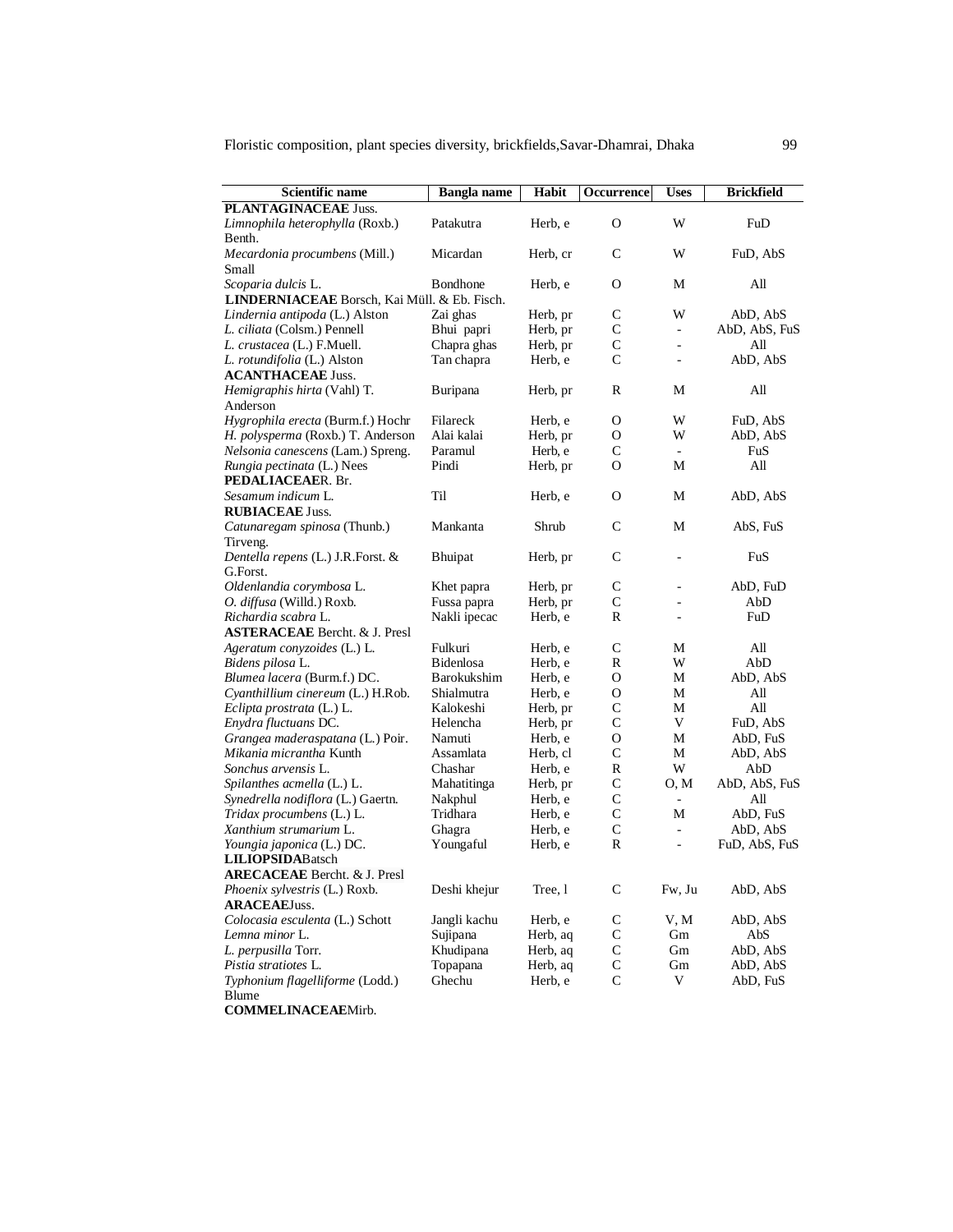| <b>Scientific name</b>                  | Bangla name        | Habit    | Occurrence   | Uses                     | <b>Brickfield</b> |
|-----------------------------------------|--------------------|----------|--------------|--------------------------|-------------------|
| Commelina benghalensis L.               | Kanshira           | Herb, e  | 0            | М                        | All               |
| C. diffusa Burm.f.                      | Monayna            | Herb, e  | C            | М                        | FuD, FuS          |
|                                         | kanshira           |          |              |                          |                   |
| C. longifolia Lam.                      | Pani kanshira      | Herb, pr | C            | W                        | AbS               |
| Murdannia nudiflora (L.) Brenan         | Kureli             | Herb, e  | O            | $\overline{\phantom{a}}$ | FuS               |
| <b>CYPERACEAE Juss.</b>                 |                    |          |              |                          |                   |
| Cyperus difformis L.                    | Behua ghasi        | Herb, e  | $\mathsf C$  | W                        | All               |
| C. haspan L.                            | Haspan ghasi       | Herb, e  | $\mathsf{C}$ | W                        | AbS               |
| $C.$ iria $L.$                          | <b>Barachucha</b>  | Herb, e  | $\mathsf{C}$ | Sb                       | FuD, AbS          |
| C. laxus Lam.                           | Alga ghasi         | Herb, e  | $\mathsf{C}$ | Sb                       | FuD               |
| C. rotundus L.                          | Nagarmutha         | Herb, e  | $\mathsf{C}$ | Sb                       | All               |
| Cyanotis axillaris (L.) D.Don ex        | Axinot             | Herb, cr | $\mathsf{C}$ | W                        | AbS               |
| Sweet                                   |                    |          |              |                          |                   |
| Fimbristylis bisumbellata (Forssk.)     | <b>Bisu fimbry</b> | Herb, e  | C            | W                        | FuD, AbS          |
| Bubani                                  |                    |          |              |                          |                   |
| <i>F. dichotoma</i> (L.) Vahl           | Bara nirbishi      | Herb, e  | C            | W                        | All               |
| F. quinquangularis (Vahl) Kunth         | Pachkona           | Herb, e  | O            | W                        | AbD, AbS          |
|                                         | fibmry             |          |              |                          |                   |
| F. schoenoides (Retz.) Vahl             | Kesari Malanga     | Herb, e  | C            | $\overline{\phantom{a}}$ | AbD, FuD, AbS     |
| Kyllinga nemoralis (J.R.Forst. &        | Subashinirbisa     | Herb, e  | $\mathsf{C}$ | Fd                       | AbD, AbS, FuS     |
| G.Forst.) Dandy ex Hutch. & Dalziel     |                    |          |              |                          |                   |
| <b>POACEAE</b> Barnhart                 |                    |          |              |                          |                   |
| Apluda mutica L.                        | Matica             | Herb, e  | R            | Fd                       | AbS               |
| Chrysopogon zizanioides (L.)            | Bena               | Herb, e  | O            | Fd, Sb                   | AbD, FuS          |
| Roberty                                 |                    |          |              |                          |                   |
| Cynodon dactylon (L.) Pers.             | Durba ghas         | Herb, pr | $\mathsf{C}$ | Fd, Sb                   | All               |
| Dactyloctenium aegyptium (L.)           | Kakpaya            | Herb, e  | O            |                          | FuD, AbS, FuS     |
| Willd.                                  |                    |          |              |                          |                   |
| Digitaria bicornis (Lam.) Roem. &       | Baikochira         | Herb, e  | C            | Sb                       | AbD               |
| Schult.                                 |                    |          |              |                          |                   |
| D. ciliaris (Retz.) Koeler              | Kokjachira         | Herb, e  | $\mathsf{C}$ | $\overline{\phantom{a}}$ | All               |
| D. sanguinalis (L.) Scop.               | Mukurjoli          | Herb, e  | O            | $\overline{\phantom{a}}$ | All               |
| Echinochloa colona (L.) Link.           | Shama Ghas         | Herb,e   | $\mathsf C$  | Fd                       | AbD, FuD          |
| Eleusine indica (L.) Gaertn.            | Malankuri          | Herb, e  | $\mathsf{C}$ | Fd                       | All               |
| <i>Eragrostis amabilis</i> (L.) Wight & | Koni ghas          | Herb, e  | O            | Fd, Sb                   | AbD               |
| Arn.                                    |                    |          |              |                          |                   |
| E. cilianensis (All.) Janch.            | Dudh-nol           | Herb, e  | O            | W                        | FuS               |
| E. unioloides (Retz.) Nees ex Steud.    | Chirakoni          | Herb, e  | $\mathsf{C}$ | Fd, Gm                   | All               |
| Hygroryza aristata (Retz.) Nees ex      | Jongli dhan        | Herb, e  | O            | W                        | AbD, AbS          |
| Wight & Arn.                            |                    |          |              |                          |                   |
| Imperata cylindrica (L.) Raeusch.       | Chhan              | Herb, e  | $\mathsf{C}$ | Fd,M                     | All               |
| Leersia hexandra Sw.                    | Fulka ghas         | Herb, cr | $\mathsf{C}$ | Fd                       | AbS               |
| Oryza rufipogon Griff.                  | Bunodhan           | Herb, e  | $\mathbb{R}$ | Fd                       | AbD               |
| O. sativa L.                            | Dhan               | Herb, e  | O            | Fd                       | AbD               |
| Ottochloa nodosa (Kunth) Dandy          | Voyal ghas         | Herb, e  | O            | $\sim$                   | AbS               |
| Paspalum conjugatum P.J. Bergius.       | Moisshya ghas      | Herb, e  | $\mathsf{C}$ | $\overline{\phantom{a}}$ | AbS, FuS          |
| P. scrobiculatum L.                     | Bishmona ghas      | Herb, e  | $\mathbf C$  | $\blacksquare$           | FuS               |
| Pennisetum glaucum (L.) R.Br.           | Kawni              | Herb, e  | $\mathsf{C}$ | Fd                       | AbD, AbS          |
| Rottboellia cochinchinensis (Lour.)     | Boro-sowati        | Herb, e  | O            | Fd                       | AbD               |
| Clayton                                 | ghas               |          |              |                          |                   |
| Saccharum spontaneum L.                 | Kash               | Herb, e  | О            | Fw                       | AbD, AbS          |
| Setaria pumila (Poir.) Roem. &          | Halde kawn         | Herb, e  | O            | Fd                       | FuD, FuS          |
| Schult.                                 |                    |          |              |                          |                   |

**PONTEDERIACEAE** Kunth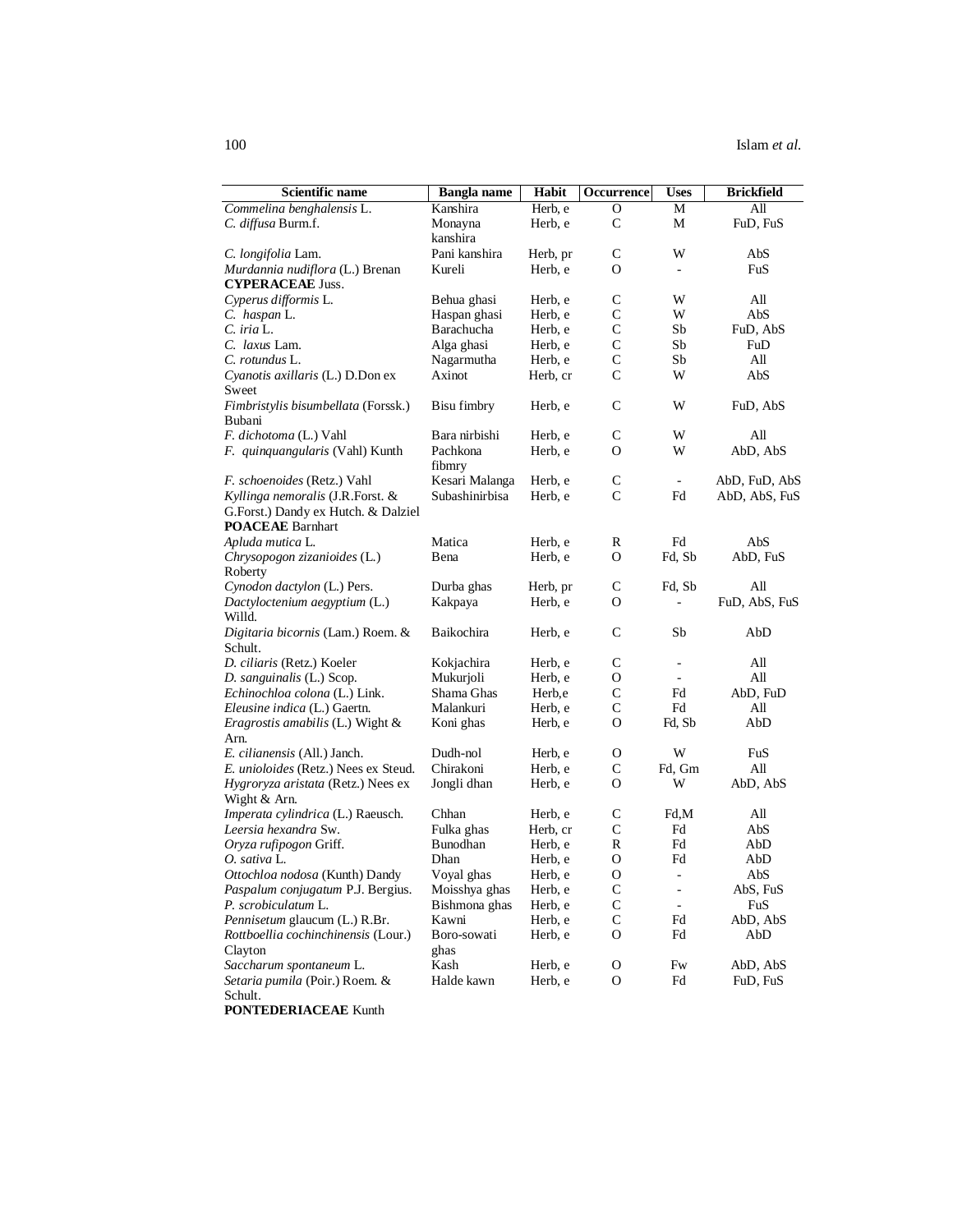| Scientific name                       | Bangla name         | Habit    | Occurrence | <b>Uses</b> | <b>Brickfield</b> |
|---------------------------------------|---------------------|----------|------------|-------------|-------------------|
| Eichhornia crassipes (Mart.) Solms    | Kachuripana         | Herb, ag | C          | Gm          | AbD, AbS          |
| Monochoria hastata (L.) Solms         | Bara nukha          | Herb, ag | C          | Fd          | AbD, AbS          |
| <b>PTERIDOPHYTA Schimp.</b>           |                     |          |            |             |                   |
| <b>SALVINIACEAE</b> Martinov          |                     |          |            |             |                   |
| <i>Salvinia cucullata</i> Roxb.       | Indur kani          | Herb, aq | C          | Gm          | AbD, AbS          |
| <b>MARSILEACEAE</b> Mirb.             |                     |          |            |             |                   |
| Marsilea minuta L.                    | Susni shak          | Herb, cr | C          | M           | All               |
| LYGODIACEAE M. Roem.                  |                     |          |            |             |                   |
| Lygodium flexuosum (L.) Sw.           | Saralata fern       | Herb, cr | C          | W           | AbD, AbS          |
| <b>PTERIDACEAE</b> E.D.M. Kirchn.     |                     |          |            |             |                   |
| Ceratopteris thalictroides (L.)       | Pani lettuce        |          |            | V           |                   |
| Brongn.                               |                     | Herb, aq | $\Omega$   |             | FuD, AbS          |
| <i>Pteris vittata</i> L.              | Imoditeris          | Herb, pr | C          | W           | All               |
| <b>THELYPTERIDACEAE</b> Ching ex      |                     |          |            |             |                   |
| Pic. Serm.                            |                     |          |            |             |                   |
| Ampelopteris prolifera (Retz.) Copel. | Lombo dheki<br>shak | Herb, cr | C          | V           | AbD. FuS          |

*Note:* **Habit:**  $aq = aquatic$ ,  $cl = climber$ ,  $cr = creeping$ ,  $e = erect$ ,  $l = large$ ,  $m = medium$ ,  $pr = prostrate$ ,  $s = r$ small. **Occurrence:**  $C =$  Common,  $O =$  Occasional,  $R =$  Rare. Use: Fb = fibre, Fd = fodder, Fw = fuel wood, Gm = green manure, Ju = juice M = medicine, O = ornamental, Pu = pulse, Ol = oil, Sb = soil binder, T = timber, and V = vegetable, W = weed**. Brickfield Type:** AbD = abandoned brickfield of Dhamrai; FuD = functional brickfield of Dhamrai; AbS = abandoned brickfield of Savar; FuS = functional brickfield of Savar.  $All = AbD$ , FuD, AbS and FuS.

In the pteridophytes of the studied brickfield areas, Pteridaceae was the largest family with two species only, while Salviniaceae, Marsileaceae, Lygodiaceae and Thelypteridaceae were represented by a single species each.In Magnoliopsida (dicotyledons), Asteraceae with 14 species was the largest family followed by Amaranthaceae, and Polygonaceae with nine species each; while Poaceae with 24 species was the largest family in Liliopsida (monocotyledons), followed by Cyperaceae with 11 species. *Amaranthus* L. of Amaranthaceae, *Lindernia* All. of Linderniaceae, *Persicaria* Mill. of Polygonaceae and *Solanum* L. of Solanaceae with four species each were the largest genera in Magnoliopsida, whereas, *Cyperus* L. of Cyperaceae with five species was the largest genus in the Liliopsida. In Magnoliopsida, the genera *Alternanthera* Forssk., *Polygonum* L., *Ludwigia* L., *Phyllanthus* L. and *Senna* Mill. were found with three species each; while *Ficus* L., *Rumex* L., *Cleome* L., *Euphorbia* L., *Ipomoea* L., *Nymphoides* Ség., *Hyptis* Jacq., *Hygrophilla* R. Br. and *Oldenlandia* L. with two species each. A total of 47 genera were appeared with single species each. *Alternanthera spinosus*, *Cynodon dactylon*, *Cyperus rotundus*, *Eclipta prostrata*, *Pilea microphylla*, and *Synedrella nodiflora* etc. were common in the brickfields of Savar and Dhamrai region. Additionally, *Phyla nodiflora* and *Paspalum conjugatum* were common in the brickfields of Savar area, whereas *Pouzolzia zeylanica* and *Echinochloa colona* in those of Dhamrai area.

In Liliopsida, *Fimbristylis* Vahl. was recorded as the largest genus with four species, followed by *Commelina* L., *Digitaria* Haller and *Eragrostis* Host ex Hitchc. with three species each, *Lemna* L., *Oryza* L. and *Paspalum* L. with two species each and a total of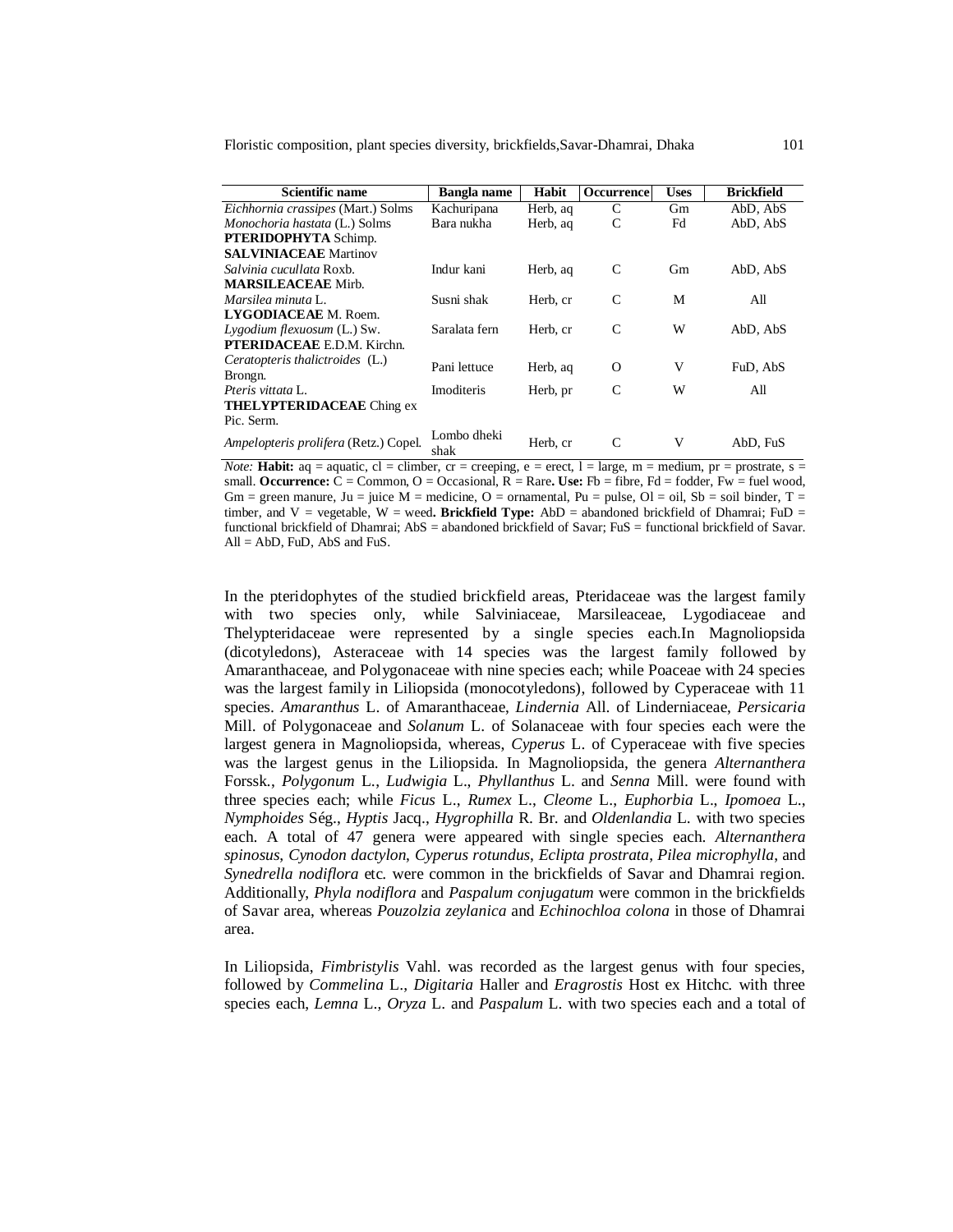23 genera were represented by a single species each. *Cynodon dactylon*, *Eleusine indica*, *Eragrostis unioloides*, *Fimbristylis dichotoma* and *Cyperus rotundus* etc. were common in the brickfields of Savar and Dhamrai region. *Paspalum conjugatum* was documented as the most common species in the brickfields of Savar, whereas *Echinochloa colona* in the brickfields of Dhamrai area.

During this study, a total of 144 species were recognized as economically important. The major categories of these economically important species were medicinal (67 species), weed (28 species), fodder (20 species), vegetable (19 species), green manure (10 species), soil binder (seven species), fuel wood and oil yielding (three species), and pulse (two species). 16 species were documented as useful in two categories.

The similarity in species composition estimated by Jaccard coefficient shows that the brickfield areas of Savar and Dhamrai were 23.20% similar in the composition of vascular plant species. The highest similarity (64.15%) was shared by the abandoned brickfields of Savar and those of Dhamrai which was followed by that shared by the functional brickfields (53.46%) of these two areas. The similarity between the functional and abandoned brickfields of Savar area was closer to those of Dhamrai area (Fig. 2).



**Fig. 2. Similarity between the brickfields of Savar-Dhamrai region in species composition based on Jaccard Coefficient (Jaccard, 1912)**

The result shows that the flora of all brickfield areas of Savar and Dhamrai region covered by this study seem to be poor in species composition in respect to that of some forest areas (Arefin *et al*., 2011) and semi-urban to rural areas (Sultana *et al*., 2013). The taxonomic enumeration of the species extant in the study area seems somewhat higher than that of few previous records from forest areas (Rashid & Mia, 2001; Rahman & Hassan, 1995; Uddin & Hassan, 2010) and semi-urban or rural areas (Anonymous, 2012a; Anonymous, 2012b; Rahman *et al*., 2012), if the size of the sampling area is considered.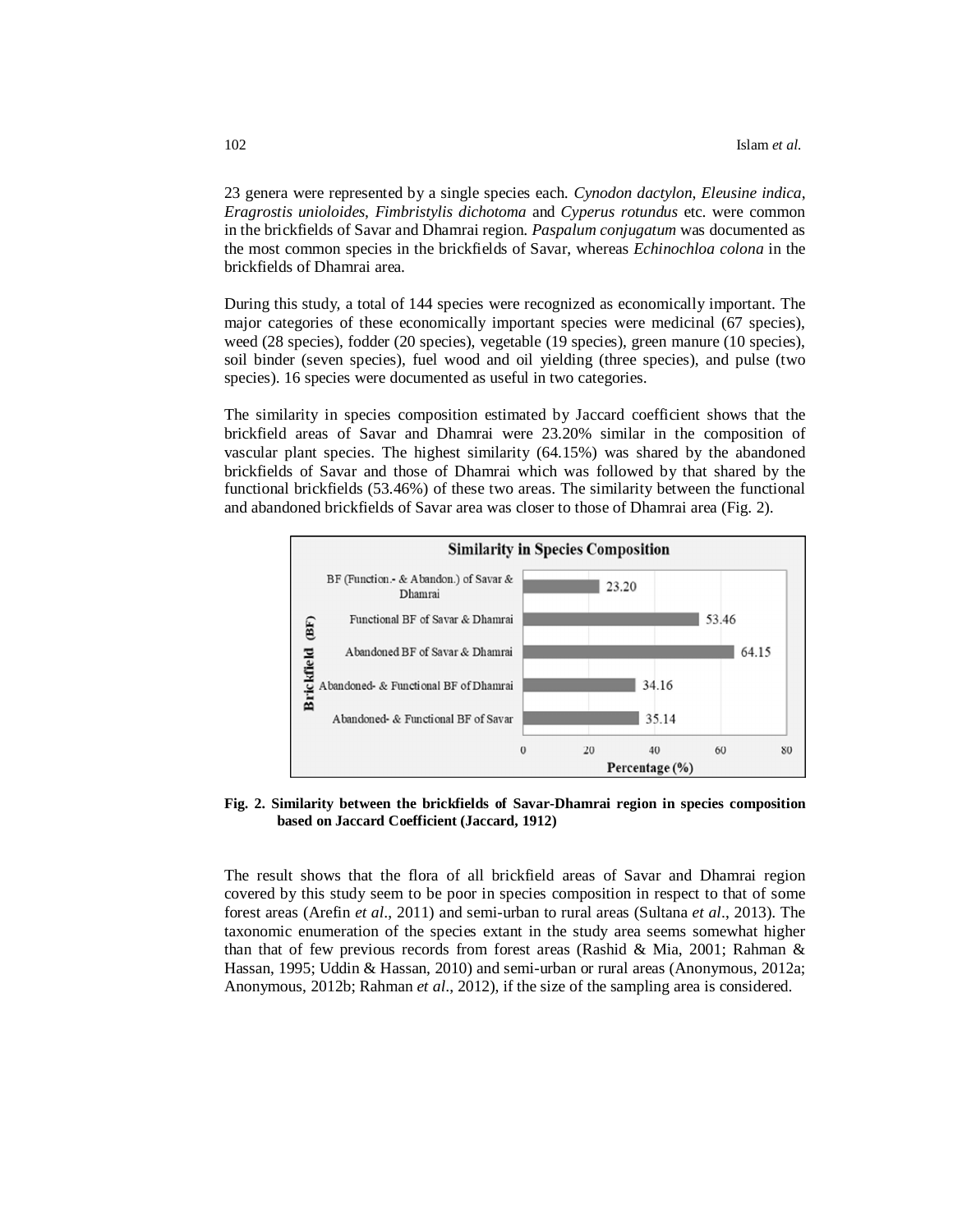**Species diversity:** The calculated values of Shannon's and Simpson's diversity indices for functional and abandoned brickfields of the study area show that species diversity of the sampling sites was increased in increase of their distance up to certain level (ca. 550 ft) from the brickfields and the abandoned brickfield areas harbored much higher species diversity than that of functional brickfield areas (Figs. 3 and 4).



**Fig. 3. Comparison between functional and abandoned brickfields of Savar-Dhamrai areas in species diversity of vascular plants based on Shannon's diversity index values**



**Fig. 4. Comparison between functional and abandoned brickfields of Savar-Dhamrai areas in species diversity of vascular plants based on Simpson's diversity index values**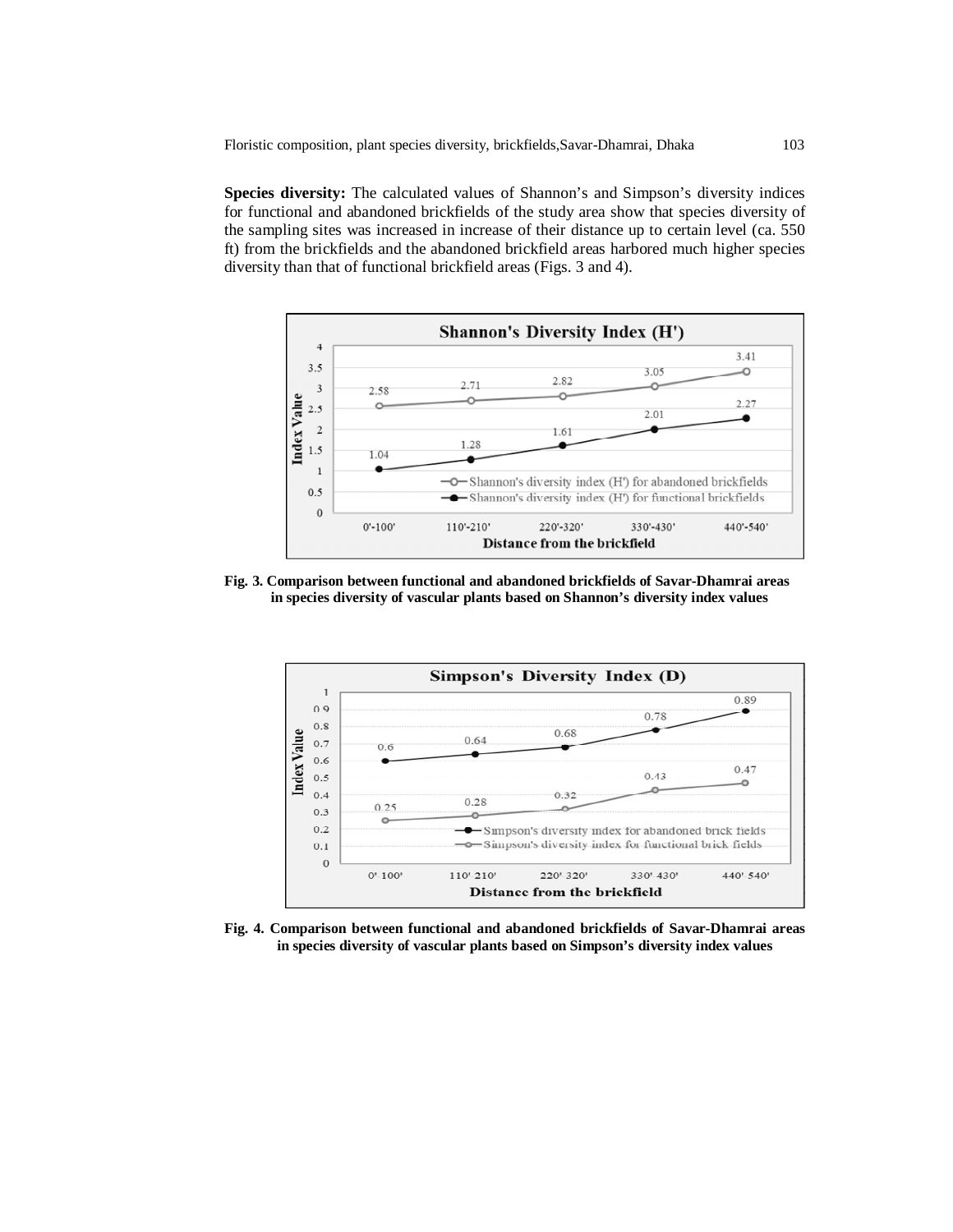

**Fig. 5. Variation in Shannon's diversity index values for the vascular plants of functional and abandoned brickfields of three representative sites of each of Savar- and Dhamrai upazilas**

The calculation of Shannon index (Fig. 3) shows that the diversity value of the adjacent or nearest area of abandoned brickfields (0'-100' distance) was 2.58, whereas, for functional field was 1.04. The species diversity of abandoned and functional brickfields at more than 100' distance were found to be increased up to 3.41 and 2.27 at 440'-540' distance, respectively, and after that the difference in species diversity of these two types of brickfields was gradually decreased. These data indicate that the functional brickfields harbor less species diversity than that of the abandoned brickfields, especially at their adjacent areas, and this trend is reflected in their neighboring areas up to certain distance. The diversity values based on Simpson's index show the same trend as that of Shannon's index in case of increasing species diversity in abandoned brickfield in respect to functional brickfields at all selected distances in the study area (Fig. 4). The Simpson's diversity index value of abandoned and functional fields of Savar and Dhamrai area at 0'- 100' distance is 0.6 and 0.25, respectively, at 110'-210' distance is 0.64 and 0.28, at 220'- 320' distance is 0.68 and 0.32, at 330'-430' distance is 0.78 and 0.43 and at 440'-540' distance is 0.89 and 0.47 (Fig. 4).

A comparison between the species diversity of functional and abandoned brickfields of three representative sites of each of Savar- and Dhamrai upazilas based on the average values of Shannon's index (Fig. 5) shows that it is remarkably variable but the functional brickfields harbor lower range of species diversity (1.6-1.81) than that (2.81-3.06) of the abandoned brickfields, and both the functional and abandoned brickfields of Dhamrai area (1.68-1.81 and 2.89-3.06, respectively) harbor somewhat higher species diversity than those of Savar area (1.60-1.76 and 2.81-3.02, respectively), though both of these two upazilas have almost similar type of vegetation.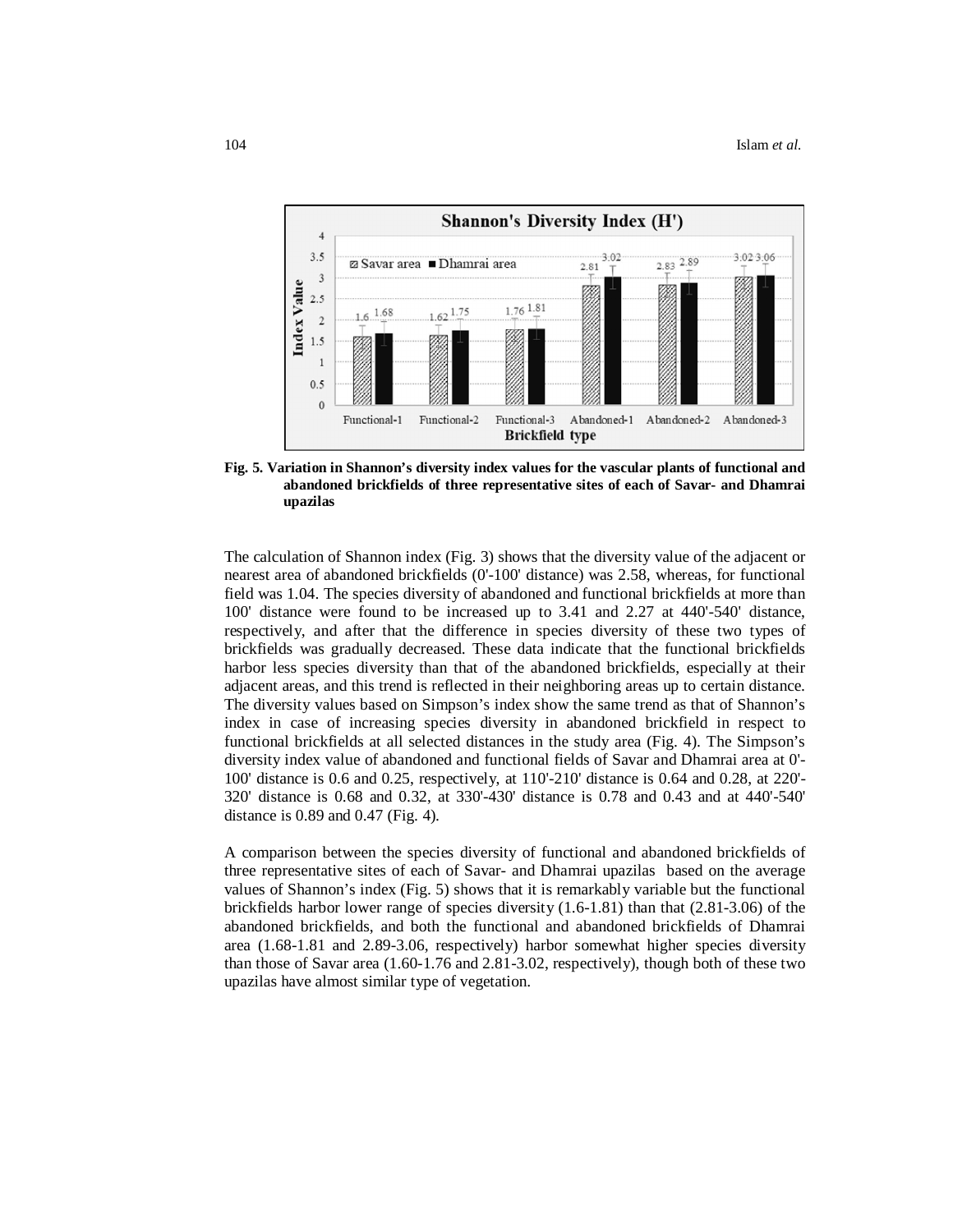The species diversity recorded from the studied brickfield areas of Savar and Dhamrai region is consistent with the reports on few forest areas (Rahman & Hassan, 1995; Rashid & Mia, 2001) and semi-urban to rural areas (Alam *et al*., 2006; Rahman *et al*., 2012; Shetu *et al*., 2018; Nahaer, 2014). To know the exact reasons of the occurrence of higher species composition and diversity of vascular plants in and around the brickfield areas of Savar and Dhamrai region than those of some plain land areas of Bangladesh, as reported by some previous studies, further comparative studies involving more parameters are necessary. However, the dense and mostly herbaceous vegetation cover in most of the fallow lands or abandoned plain lands near or adjacent to the brickfield areas of the region, mode and frequency of functional anthropogenic interferences, and the sampling and data collection methods followed in these studies might be recognized as the potential factors. It is also notable that, once in the past, the study area was almost rural and covered with very dense vegetation, though recently the species composition and floristic diversity of the area have been notably decreased due to different anthropogenic activities.

In respect to different threats to the flora and plant diversity of Savar and Dhamrai region comprising a good number of economically important species, this study suggests to control the establishment new brickfields, make sure the operation of the good quality brickfields and monitor these under the respective authorities. As the consequence of rapid urbanization, agricultural expansion, and increasing industrialization etc., the study area might loss its natural vegetation completely in near future. Therefore, this study recommends to manage the abandoned brickfields properly to favor the formation of natural vegetation there that can serve as the micro-ecosystems and tiny spots of biodiversity in this region. Additionally, undertaking enough initiatives to increase public awareness for the conservation of biological resources in this region is also recommended.

### **REFERENCES**

- Ahmed, Z.U., Begum, Z.N.T., Hassan, M.A., Khondker, M., Kabir, S.M.H., Ahmad, M., Ahmed, A.T.A., Rahman, A.K.A. and Haque, E.U. (eds.). 2008-2009. **Encyclopedia of Flora and Fauna of Bangladesh**. Vols. **6-8, 12.** Asiatic Society of Bangladesh, Dhaka.
- Ahmed, Z.U., Hassan, M.A., Begum, Z.N.T., Khondker, M., Kabir, S.M.H., Ahmad, M., Ahmed, A.T.A. (eds.). 2009. **Encyclopedia of Flora and Fauna of Bangladesh**. Vols. **9, 10**. Asiatic Society of Bangladesh, Dhaka.
- Alam, M.S., Hassan, M.A. and Uddin, M.Z. 2006. A Preliminary Checklist of the angiospermic flora of Ghagotia union under Kapasia upazila in Gazipur district, Bangladesh. *Bangladesh J. Plant Taxon.* **13**(2): 155–170.
- Alam, S.A. and Starr, M. 2008. Deforestation and greenhouse gas emissions associated with fuelwood consumption of the brick making industry in Sudan. *Science of the Total Environ*. **407**(2): 847–852.
- Anonymous, 2012a. Angiospermic Flora of Lakshmipur Sadar Upazila, Lakshmipur, M.S. Thesis (Unpublished), Plant Taxonomy and Ethnobotany Laboratory, Department of Botany, University of Dhaka.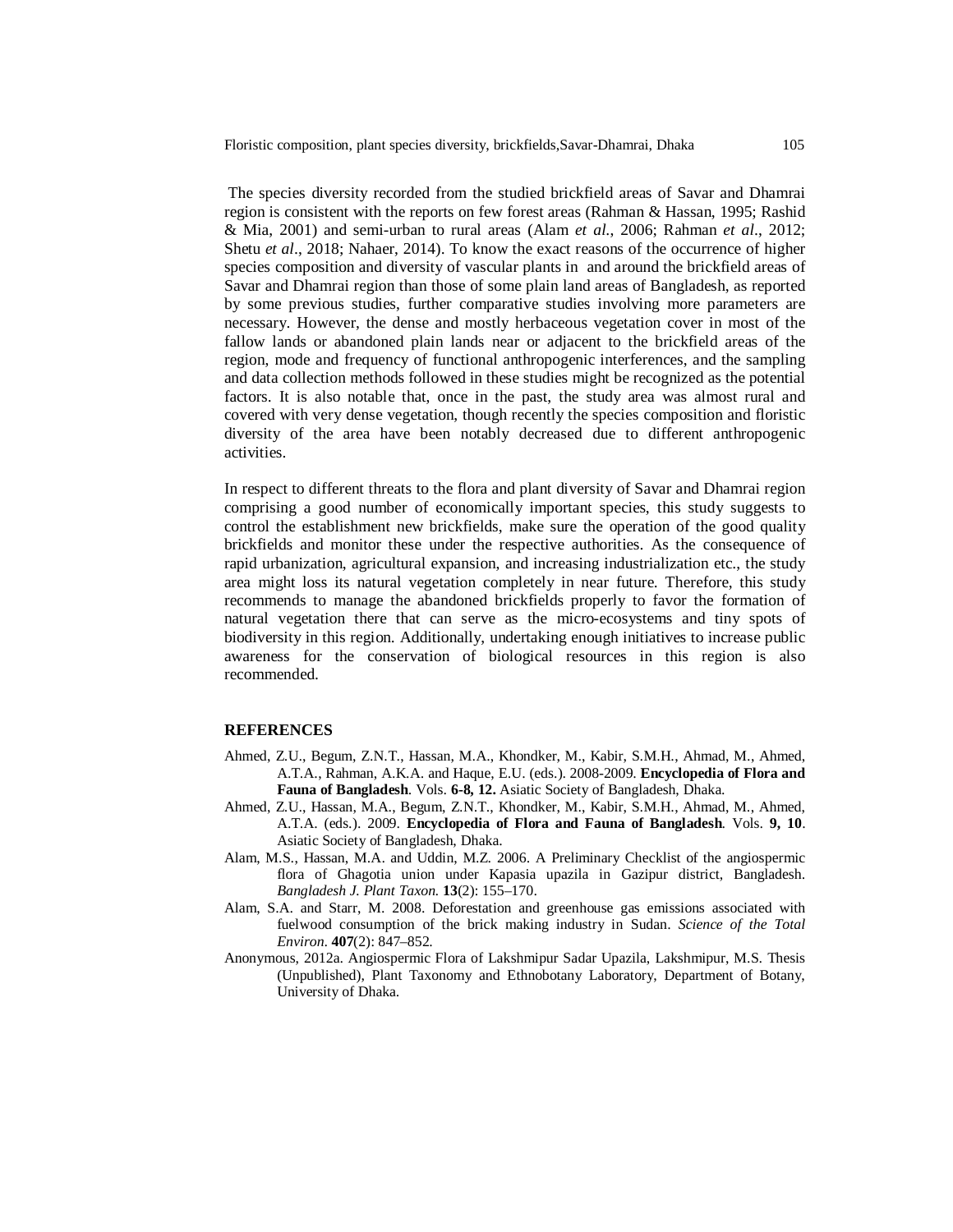- Anonymous, 2012b. Angiospermic Flora of Trishal Upazila, Maymenshing, M.S. Thesis (Unpublished), Plant Taxonomy and Ethnobotany Laboratory, Department of Botany, University of Dhaka.
- Arefin, M.K., Rahman, M.M., Uddin, M.Z. and Hassan, M.A. 2011. Angiosperm flora of Satchari National Park, Habiganj, Bangladesh. *Bangladesh J. Plant Taxon*. **18**(2): 117–140.
- Azkar, M.A.M.B.I., Chatani, S. and Sudo, K. 2012. Simulation of urban and regional air pollution in Bangladesh. *J. of Geophysical Research, Atmos*. Vol. **117**.
- Begum, B.A., Biswas, S.K. and Hopke, P.K. 2006. Temporal variations and spatial distribution of ambient PM 2.2 and PM 10 concentrations in Dhaka, Bangladesh. *Sci Total Environ*. **358**(1-3):36-45.
- Begum, B.A., Biswas, S.K. and Hopke, P.K. 2008. Assessment of trends and present ambient concentrations of PM 2.2 and PM 10 in Dhaka, Bangladesh. Air quality. *Atmos. Health*. **1**:125–133.
- Begum, B.A., Biswas, S.K and Hopke, P.K. 2011. Key issues in controlling air pollutants in Dhaka, Bangladesh. *Atmos. Environ*. **45**:7705–7713.
- Braun-Blanquet, J. 1932. Plant Sociology (Transl. G.D. Fuller and H.S. Conrad). McGraw-Hill, New York. 539 pp.
- Braun-Blanquet, J. 1964. Pflanzensoziologie, Grundzüge der Vegetationskunde. 3rd Edition, Springer-Verlag, Berlin, 631pp.
- Bridson, D.M. and Forman, L. 1989. *In*: Bridson, D.M. and Forman, L. (eds.). **The Herbarium Handbook**. Royal Botanic Gardens, Kew, London, 334pp.
- Cain, S.A. 1938. The Species-Area Curve. The American Midland Naturalist, **19**: 573-581.
- Cottam, G. and Curtis, J.T. 1956. The Use of Distance Measures in Phytosociological Sampling. *Ecol*. **37**(3) : 451-460.
- Cottam, G., Curtis, J.T. and Hale, B.W. 1953. Some Sampling Characteristics of a Population of Randomly Dispersed Individuals. *Ecol*. **34(**4**)**: 741-757.
- Cronquist, A. 1981. **An Integrated System of Classification of Flowering Plants**. Columbia University Press, New York, pp. 1-1262.
- Flora of North America Editorial Committee (eds.). 1993−2014. Flora of North America. Vols. **1– 28.** New York and Oxford.
- Glen, S. 2016. Jaccard Index / Similarity Coefficient. From Statistics HowTo.com: Elementary Statistics for the rest of us! https://www.statisticshowto.com/jaccard-index/.
- Haidari, M. 2013. Study of herb diversity in the zagros forest (Case study: Kurdistan province), *Int.l J. Adv. Biol.Biomed. Res*. **1**(1): 25-34.
- Hooker, J.D. 1872-1897. **The Flora of British India**. Vols. **1–7**. L. Reeve & Co., Ashford, Kent, UK.
- Hossain, M.F., Elahi, S.F. and Khondaker, M. 2003. A comparison between ecological and conventional rice Farming systems in Bangladesh. Diffuse Pollution Conference Dublin, 8C *Ecol*. **8**: 57-64.
- Huq, A.M. 1986. **Plants name of Bangladesh**. Bangladesh National Herbarium, BARC, Dhaka, Bangladesh, pp. 1-289.
- IPNI, 2019. International Plant Names Index. Published on the Internet http://www.ipni.org. The Royal Botanic Gardens, Kew, Harvard University Herbaria & Libraries and Australian National Botanic Gardens. [Accessed on 15 March 2019].
- Jaccard, P. 1912. The distribution of the flora in the alpine zone. *New Phytologist*. **11 (2)**: 37‒50. Doi:10.1111/j.1469-8137.1912.tb05611.x. ISSN 0028-646X.
- Jensen, R. and Peppard, D.M. 2004. The Traditional Brick making Industry and the Rural Economy of Vietnam. *J. Asian and African stud.* **39**(3):193-207.
- Khan, M.S. (eds.). 1972-1987. **Flora of Bangladesh**, Fasc. **1-39**. Bangladesh National Herbarium, Dhaka.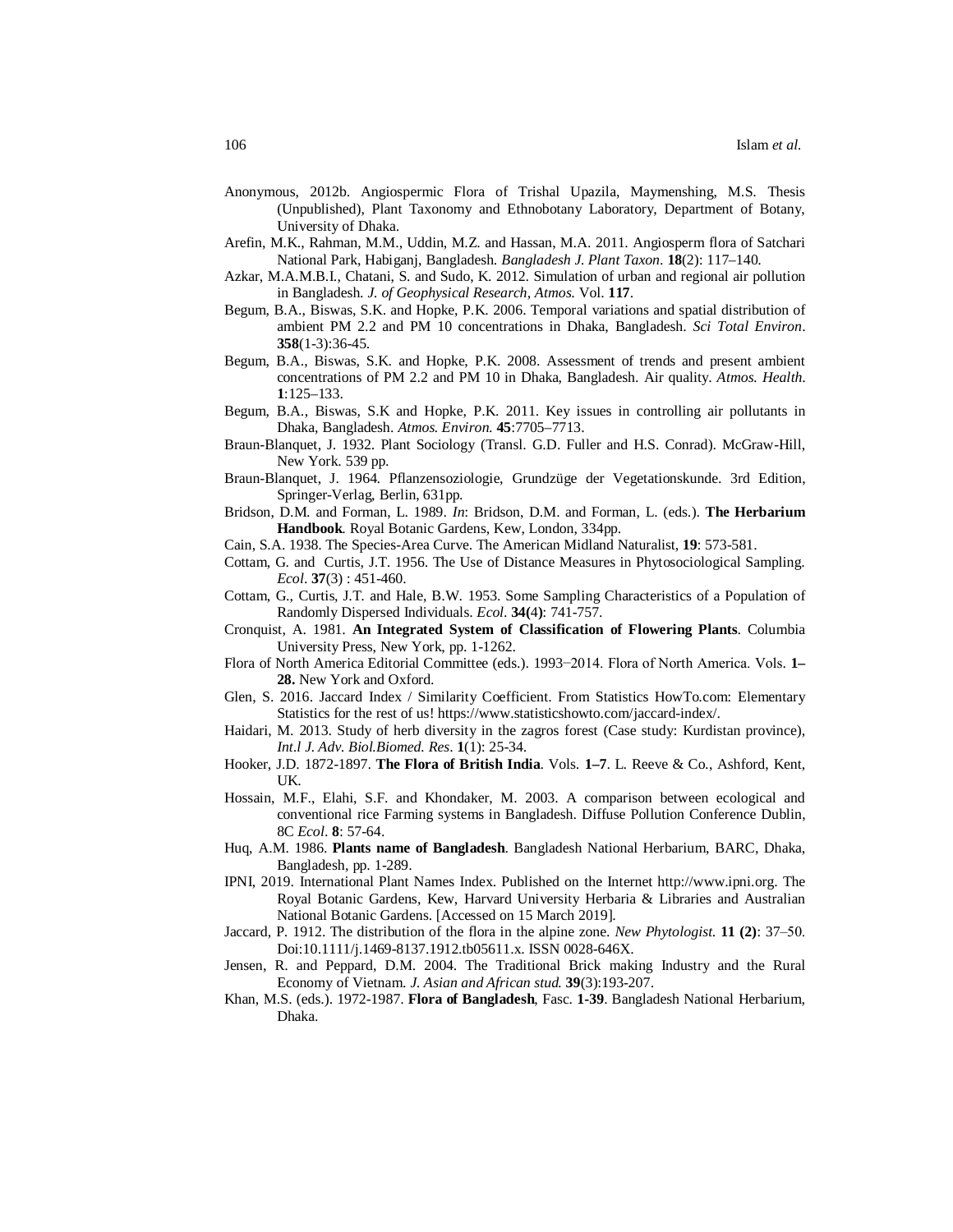Floristic composition, plant species diversity, brickfields,Savar-Dhamrai, Dhaka 107

- Khan, M.S. and Halim, M. 1987. **Aquatic Angiosperms of Bangladesh**. Bangladesh National Herbarium, BARC, Dhaka. pp. 1-120.
- Khan, M.S. and Huq, A.M. 2001. The vascular flora of Chunati wildlife sanctuary in south Chittagong. *Bangladesh J. Plant Taxon*. **8**(1): 47–64.
- Khan, M.S., Rahman, M.M., Huq, A.M., Mia, M.M.K. and Hassan, M.A. 1994. Assessment of Biodiversity of Teknaf Game Reserve in Bangladesh focusing on economically and ecologically important plant species. *Bangladesh J. Plant Taxon.* **1**(1): 21-23.
- Khanam, R., Khan, S.A. and Rahim, M.A. 2020. Angiosperms in Narsingdi district of Bangladesh: Class Magnoliopsida. *Bangladesh J. Plant Taxon.* **27**(1), 153-171. https://doi.org/10.3329/bjpt.v27i1.47576.
- Krebs, C.J. 1989. **Ecological methodology**. New York, NY: Harper and Row Publishers Inc., 654 p.
- Le, H.A. and Oanh, N.T.K. 2010. Integrated assessment of brick kiln emission impacts on air quality. *Environmental Monitoring and Assessment*. **171**(1-4):381-394.
- Nahaer, N. 2014. A taxonomic study of the Angiosperms of Birulia union of Savar upazila under Dhaka district. M.S. Thesis (Unpublished). Plant Systematics and Biodiversity Laboratory, Department of Botany, Jahangirnagar University, Savar, Dhaka-1342.
- Nasir, E. and Ali, S.I. (eds.). 1980−2005. **Flora of Pakistan**. Vols. **1–209**. University of Karachi, Karachi, Pakistan.
- Pasha, M.K. and Uddin, S.B. 2013. **Dictionary of Plant Names of Bangladesh (Vascular Plants)**. Janokalyan Prokashani, Andarkilla, Chittagong, pp 1-320.
- Pichi, S.R.E.G. 1977. Tentamen pteridophytorum genera in taxonomicum ordinem redigendi. *Webbia*. **31**:313−512.
- Prain, D. 1903 (Reprint 1963). **Bengal Plants**. Vols. **1** and **2**. Botanical Survey of India, Calcutta.
- Radaei, M. and Amini, M. 2013. Study of the plant diversity in Hyrcanian forest (case study: Lajim forest, Mazandaran province, North of Iran). *Int*. *J. Biosci.*Vol. **3** (10): 273-279.
- Rahman, A.H.M.M. 2013. Angiospermic flora of Rajshahi District, Bangladesh. *American J. Life Sci.***1**(3): 105–112.
- Rahman, M.O. and Hassan, M.A. 1995. Angiospermic flora of Bhawal National Park, Gazipur (Bangladesh). *Bangladesh J. Plant Taxon.* **2**(1&2): 47–79.
- Rahman, M.O., Antara, R.T., Begum, M. and Hassan, M.A. 2012. Floristic diversity of Dhamrai upazila of Dhaka with emphasis on medicinal plants. *Bangladesh J. Bot*. **41**(1): 71–85.
- Rahman, M.O., Begum, M. and Ullah, M.W. 2013. Angiosperm flora of Sadar Upazila of Munshiganj District, Bangladesh. *Bangladesh J. Plant Taxon.* **20**(2): 213–231.
- Rashid, S.H. and Mia, M.M.K. 2001. Angiospermic flora of Madhupur National Park, Tangail, Bangladesh. *Bangladesh J. Plant Taxon*. **8**(2): 63–82.
- Raunkiaer, C. 1934. "The Life-form of plants and statistical plant geography," Claresdon Press, Oxford, UK. 632p.
- Roy, G.K. and Khan, S.A. 2020. Preliminary taxonomic study on homestead flora of four districts of Bangladesh: Magnoliopsida. *Bangladesh J. Plant Taxon.* **27**(1): 37-65. https://doi.org/10.3329/bjpt.v27i1.47567.
- Sarker, K., Islam, M.R., Uddin, M.Z. and Hassan, M.A. 2013. Angiosperm flora of Manikgonj Sadar Upazila, Bangladesh. *J. Asiat. Soc. Bangladesh*, Sci. **39**(2): 147–166. https://doi.org/10.3329/jasbs.v39i2.17851.
- Shannon, C.E. 1948. A mathematical theory of communication. *Bell System Technical J*, **27**: 379– 423.
- Shetu, S.S., Khan, S.A. and Uddin, S.N. 2018. Checklist of Angiosperms extant in Mirpur area of Dhaka City, *Jahangirnagar University J. Biol. Sci*. **7**(2): 47–64.